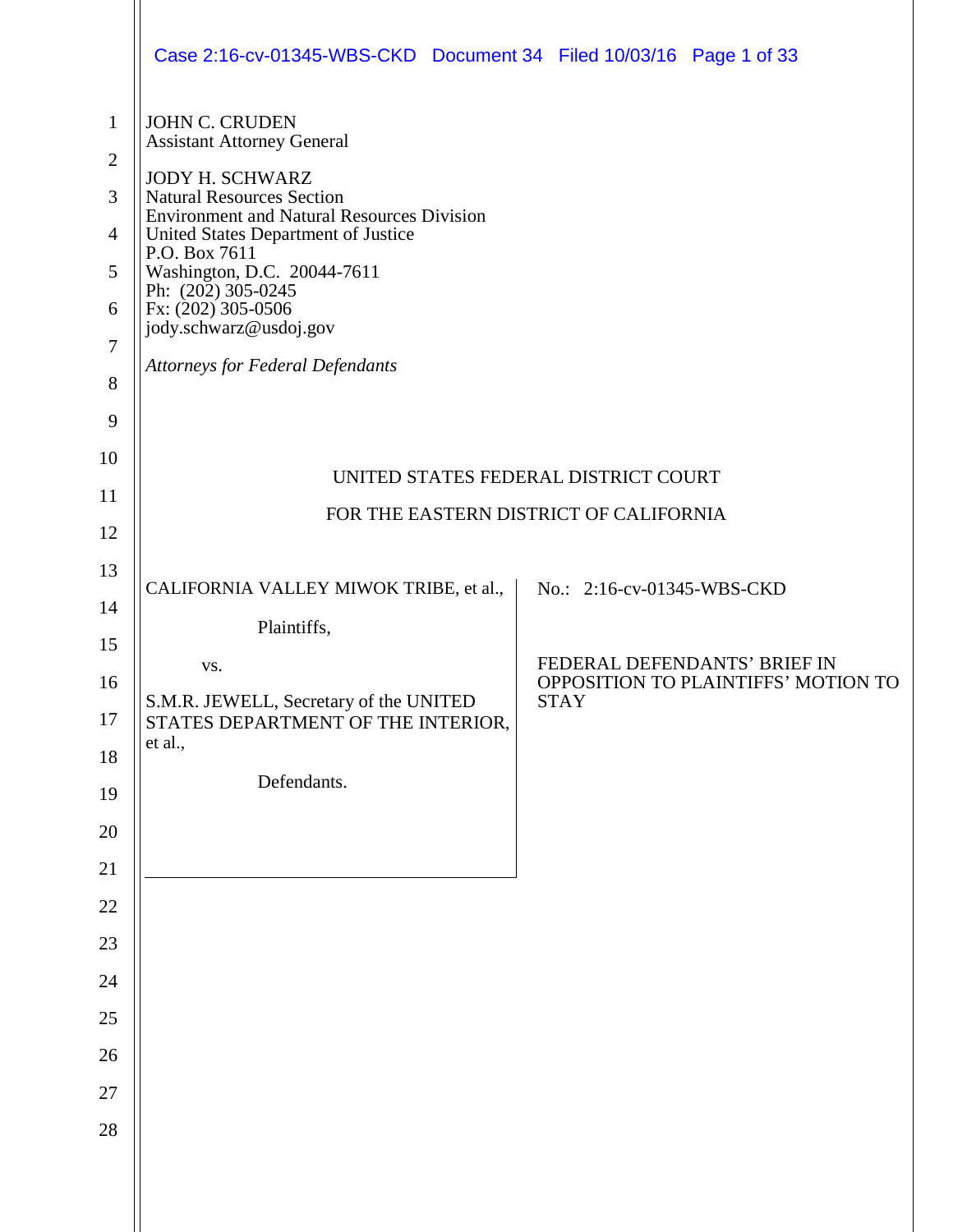|            |           | <b>TABLE OF CONTENTS</b>                                                                                                          |  |  |  |
|------------|-----------|-----------------------------------------------------------------------------------------------------------------------------------|--|--|--|
| I.         |           |                                                                                                                                   |  |  |  |
| II.        |           |                                                                                                                                   |  |  |  |
|            | A.        |                                                                                                                                   |  |  |  |
|            |           | 1.<br>The California Valley Miwok Tribe and Its Leadership Dispute 3                                                              |  |  |  |
|            |           | 2.                                                                                                                                |  |  |  |
|            |           | 3.<br>The Assistant Secretary's December 2010 and August 2011                                                                     |  |  |  |
|            |           | 4.                                                                                                                                |  |  |  |
|            |           | 5.                                                                                                                                |  |  |  |
|            |           | 6.                                                                                                                                |  |  |  |
|            |           | 7.                                                                                                                                |  |  |  |
|            |           | 8.                                                                                                                                |  |  |  |
| III.       |           |                                                                                                                                   |  |  |  |
|            | А.        | Standard of Judicial Review for a Preliminary Injunction  14                                                                      |  |  |  |
|            | <b>B.</b> |                                                                                                                                   |  |  |  |
| IV.        |           |                                                                                                                                   |  |  |  |
|            | Α.        | Plaintiffs Fail to Show a Likelihood of Success on the Merits 17                                                                  |  |  |  |
|            |           | The December 2015 Decision did not Decide Issues Relating to<br>1.                                                                |  |  |  |
|            |           | The Assistant Secretary did not Err in Finding that the 1998<br>2.<br>General Council is not the Tribe's Valid Representative  18 |  |  |  |
| <b>B</b> . |           |                                                                                                                                   |  |  |  |
|            |           | Plaintiffs Fail to Show that they are Irreparably Harmed by the<br>1.                                                             |  |  |  |
|            |           | Plaintiffs' Own Delay Counsels Strongly Against Granting<br>2.                                                                    |  |  |  |
|            | $C$ .     | Plaintiffs Cannot Show that the Balance of the Equities and the Public                                                            |  |  |  |
| V.         |           |                                                                                                                                   |  |  |  |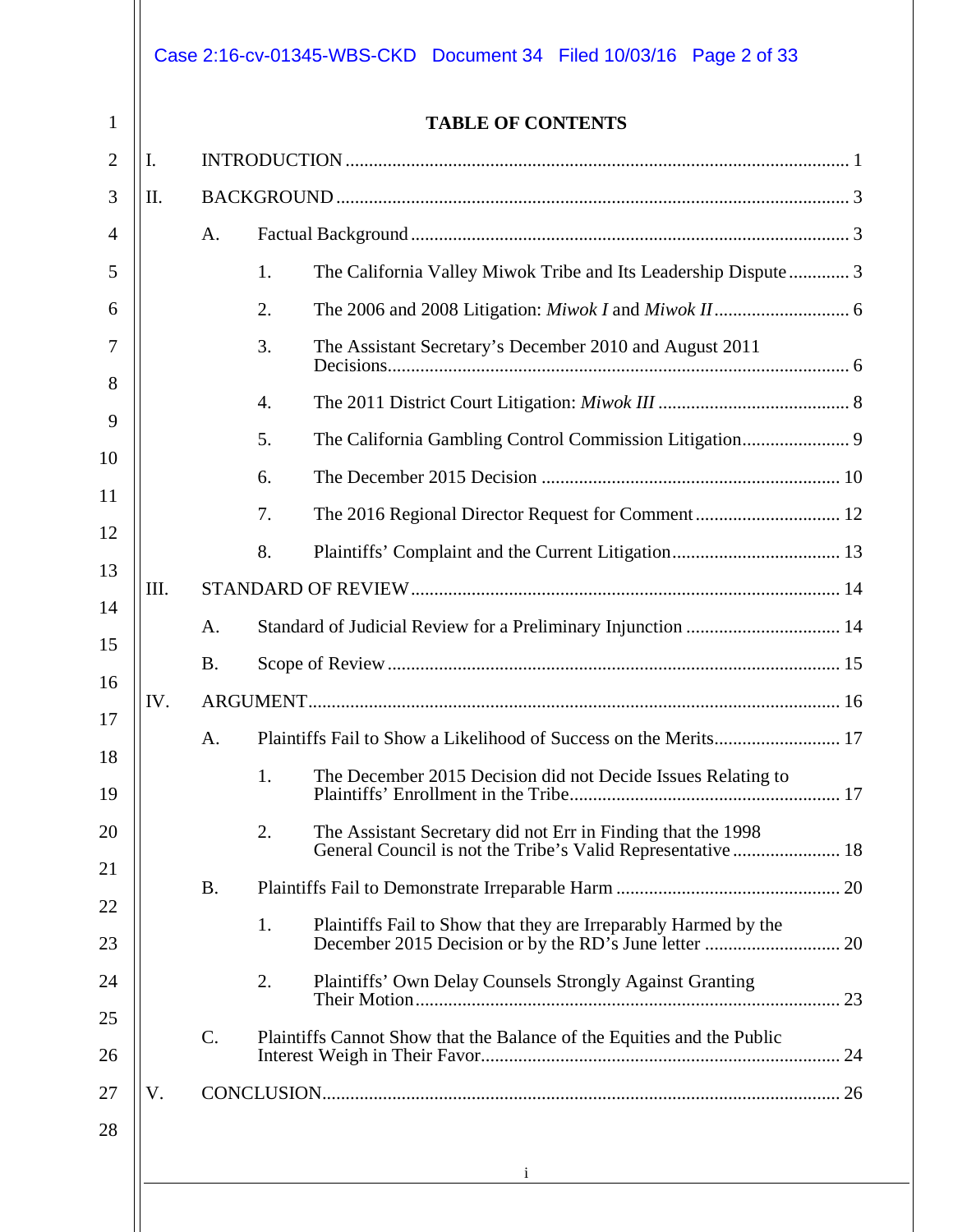## Case 2:16-cv-01345-WBS-CKD Document 34 Filed 10/03/16 Page 3 of 33

#### **TABLE OF AUTHORITIES**

#### 2 **Cases**

| 3  |                                                                                                |
|----|------------------------------------------------------------------------------------------------|
| 4  |                                                                                                |
| 5  | Amylin Pharmaceuticals, Inc. v. Eli Lilly and Co., 456 Fed. Appx. 676 (9th Cir. 2011)21        |
| 6  | Associated Gen. Contractors v. Coal. for Econ. Equity, 950 F.2d 1401 (9th Cir. 1991)15         |
| 7  |                                                                                                |
| 8  |                                                                                                |
| 9  | California Valley Miwok Tribe v. California Gambling Control Comm'n, 231 Cal. App. 4th 885     |
| 10 |                                                                                                |
| 11 | California Valley Miwok Tribe v. California Gambling Control Comm'n, No. 15cv622-AJB, ECF      |
| 12 |                                                                                                |
| 13 | California Valley Miwok Tribe v. California Gambling Control Comm'n, No. Civ. 08-984, slip op. |
| 14 |                                                                                                |
| 15 |                                                                                                |
| 16 | California Valley Miwok Tribe v. Kempthorne, No. 2:08-cv-03164-FCD-EFB (Dec. 29, 2008 E.D.     |
| 17 |                                                                                                |
| 18 | California Valley Miwok Tribe v. United States, 424 F. Supp. 2d 197 (D.D.C. 2006) 3, 6, 10     |
| 19 | California Valley Miwok Tribe v. United States, 515 F.3d 1262 (D.C. Cir. 2008) passim          |
| 20 | Caribbean Marine Servs. Co., Inc. v. Baldrige, 844 F.2d 668 (9th Cir. 1988)21                  |
| 21 | 24                                                                                             |
| 22 |                                                                                                |
| 23 |                                                                                                |
| 24 |                                                                                                |
| 25 | DBOC v. Salazar, 921 F. Supp. 2d 972 (N.D. Cal. 2013), aff'd 747 F.3d 1073 (9th Cir. 2013)  15 |
| 26 |                                                                                                |
| 27 |                                                                                                |
| 28 |                                                                                                |
|    | $\mathbf{ii}$                                                                                  |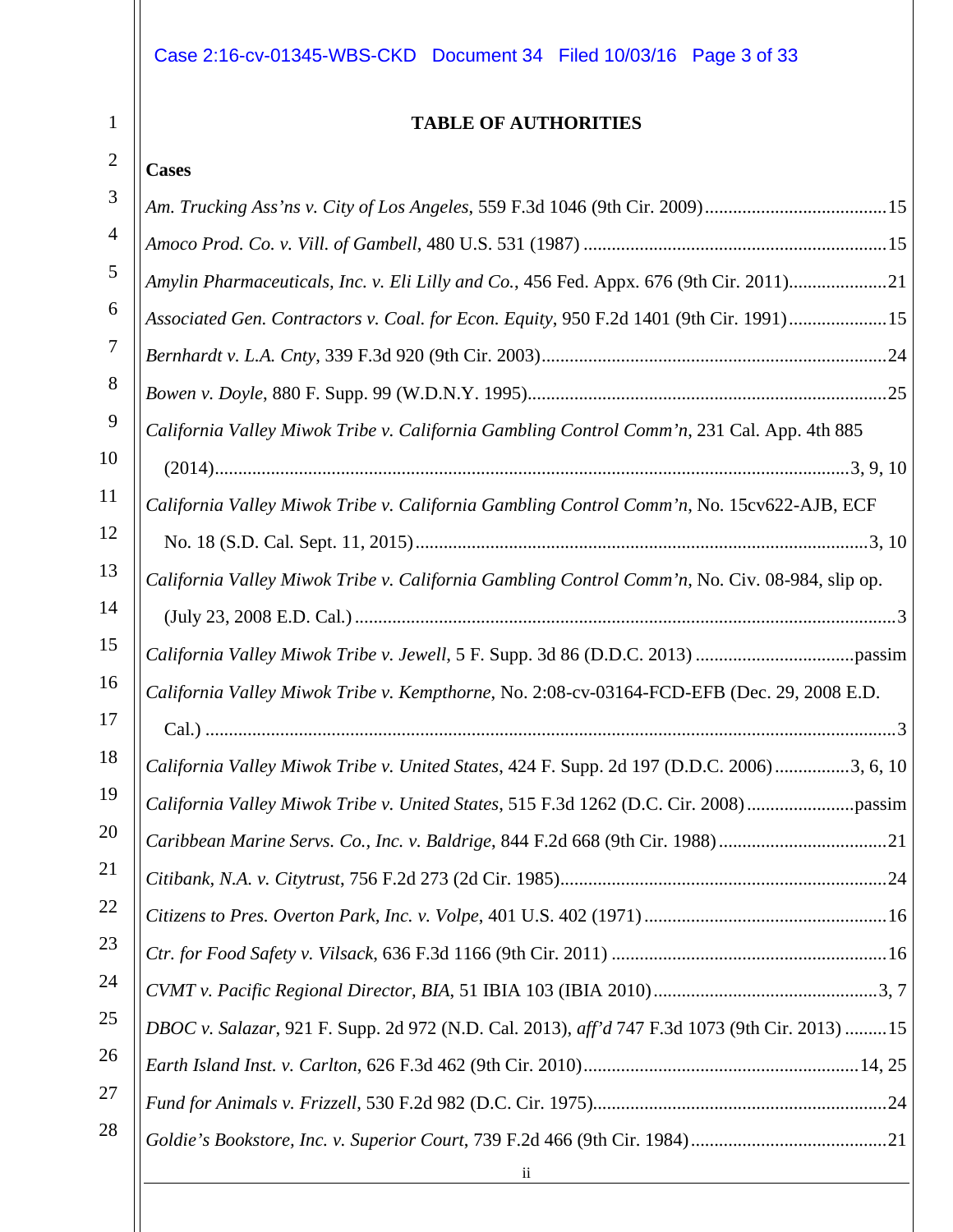# Case 2:16-cv-01345-WBS-CKD Document 34 Filed 10/03/16 Page 4 of 33

| Kan. Health Care Ass'n v. Kan. Dep't of Social & Rehab. Servs., 31 F.3d 1536 (10th Cir. 1994) 24 |  |
|--------------------------------------------------------------------------------------------------|--|
|                                                                                                  |  |
|                                                                                                  |  |
| Los Angeles Mem'l Coliseum v. Nat'l Football League, 634 F.2d 1197 (9th Cir. 1980)21             |  |
|                                                                                                  |  |
|                                                                                                  |  |
| Mich. Coal. of Radioactive Material Users, Inc. v. Griepentrog, 945 F.2d 150 (6th Cir. 1991) 14  |  |
|                                                                                                  |  |
|                                                                                                  |  |
|                                                                                                  |  |
| Oakland Tribune, Inc. v. Chronicle Publ'g Co., 762 F.2d 1374 (9th Cir. 1985) 24                  |  |
| Prairie Band of Potawatomi Indians v. Pierce, 253 F.3d 1234 (10th Cir. 2001)25                   |  |
| Quince Orchard Valley Citizens Ass'n v. Hodel, 872 F.2d 75 (4th Cir. 1989) 24                    |  |
| Sheep Ranch Miwok Indian Tribe of California v. Burley, No. 2:01-cv-01389-LKK-DAD (June 18,      |  |
|                                                                                                  |  |
|                                                                                                  |  |
|                                                                                                  |  |
|                                                                                                  |  |
|                                                                                                  |  |
| <b>Statutes</b>                                                                                  |  |
|                                                                                                  |  |
|                                                                                                  |  |
|                                                                                                  |  |
|                                                                                                  |  |
|                                                                                                  |  |
|                                                                                                  |  |
|                                                                                                  |  |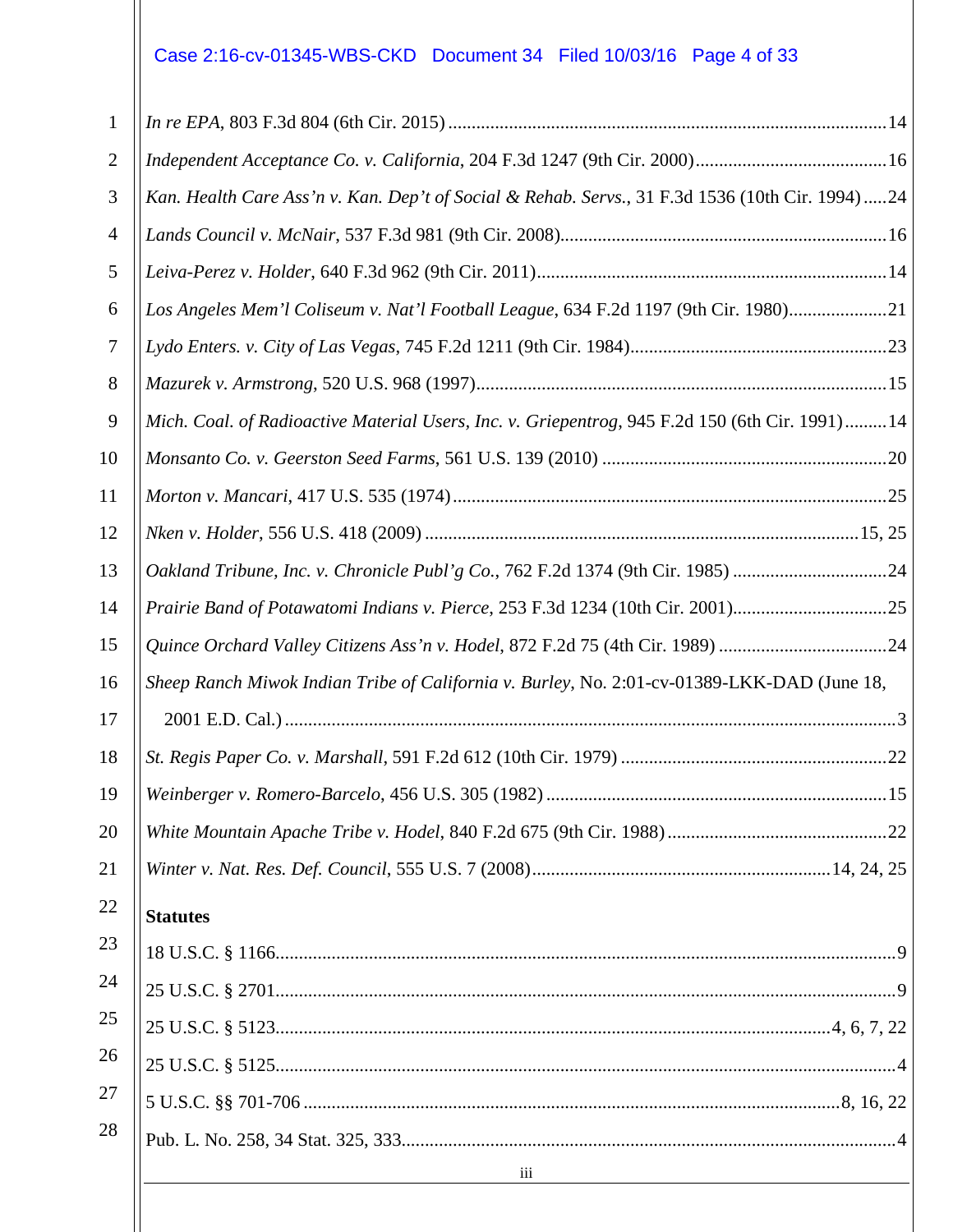|                | Case 2:16-cv-01345-WBS-CKD Document 34 Filed 10/03/16 Page 5 of 33 |
|----------------|--------------------------------------------------------------------|
| $\mathbf{1}$   |                                                                    |
| $\overline{2}$ |                                                                    |
| $\mathfrak{Z}$ | <b>Regulations</b>                                                 |
| $\overline{4}$ |                                                                    |
| 5              |                                                                    |
| 6              |                                                                    |
| $\tau$         |                                                                    |
| 8              |                                                                    |
| 9              |                                                                    |
| 10             |                                                                    |
| 11             |                                                                    |
| 12             |                                                                    |
| 13             |                                                                    |
| 14             |                                                                    |
| 15             |                                                                    |
| 16             |                                                                    |
| 17             |                                                                    |
| 18             |                                                                    |
| 19<br>20       |                                                                    |
| 21             |                                                                    |
| $22\,$         |                                                                    |
| 23             |                                                                    |
| 24             |                                                                    |
| $25\,$         |                                                                    |
| 26             |                                                                    |
| $27\,$         |                                                                    |
| 28             |                                                                    |
|                | iv                                                                 |
|                |                                                                    |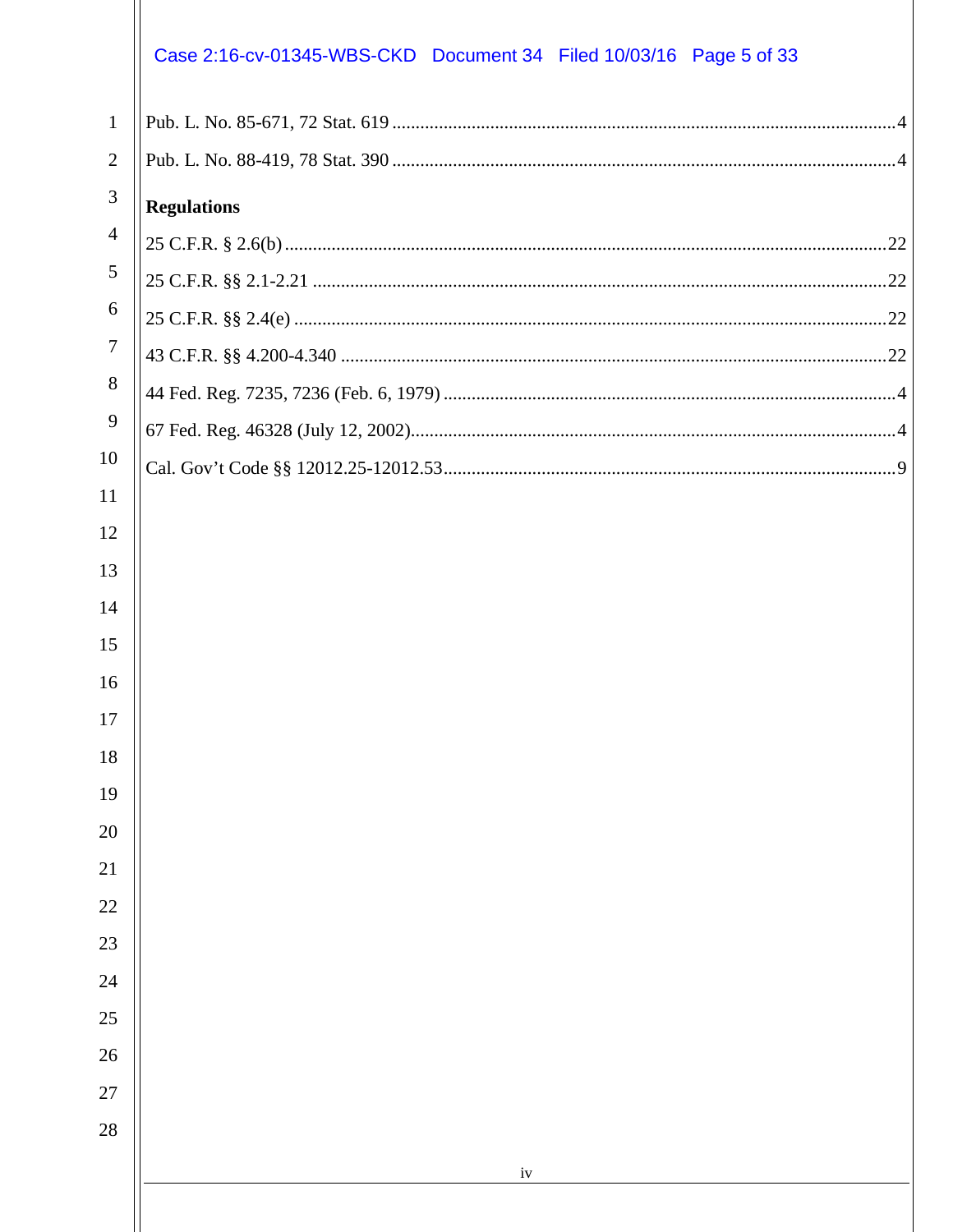#### <span id="page-5-0"></span>**I. INTRODUCTION**

This case arises out of a long-running internecine dispute that has divided the California Valley Miwok Tribe ("CVMT" or "Tribe") into two factions: the Burley group (Plaintiffs in this lawsuit, who purport to speak for the entire Tribe) and a group led by Mr. Yakima Dixie (Intervenor-Defendant Tribal Council). For over ten years, the competition for recognition has spawned a great deal of litigation, both in California state courts and federal district and appellate courts. In this latest lawsuit, Plaintiffs challenge a December 30, 2015, Decision ("December 2015 Decision") issued by the Department of the Interior Assistant Secretary – Indian Affairs ("Assistant Secretary") concluding that neither group established that they constituted the Tribe's valid representatives. ECF No. 11, Ex. 4. As part of his decision, the Assistant Secretary authorized the Regional Director ("RD") of the Pacific Regional Office of the Bureau of Indian Affairs ("BIA") to receive additional submissions from Yakima Dixie for the purpose of establishing whether the Tribe validly ratified a constitution in 2013. In addition to authorizing the RD to receive submissions, the December 2015 Decision encouraged the Tribe to petition for a Secretarial election under 25 C.F.R. Part 81 and to work with the RD to help the Tribe attain its manifest goal of reorganizing. Id.

In furtherance of the Assistant Secretary's authorization, the Regional Director met with the Burley- and Dixie-led groups several times this year to discuss the ongoing dispute. The Regional Director also accepted submissions from the Dixie group concerning the 2013 constitution. On June 9, 2016, the RD sent a letter to Plaintiff Silvia Burley notifying her that the Dixie group had submitted documentation concerning the 2013 constitution and inviting the Burley group to submit comments on the Dixie group submission by July 12, 2016. The RD's letter does not give any indication of what the RD's decision will be nor when she is likely to render that decision. Nonetheless, Plaintiffs (the Burley Group) allege that the letter reflects the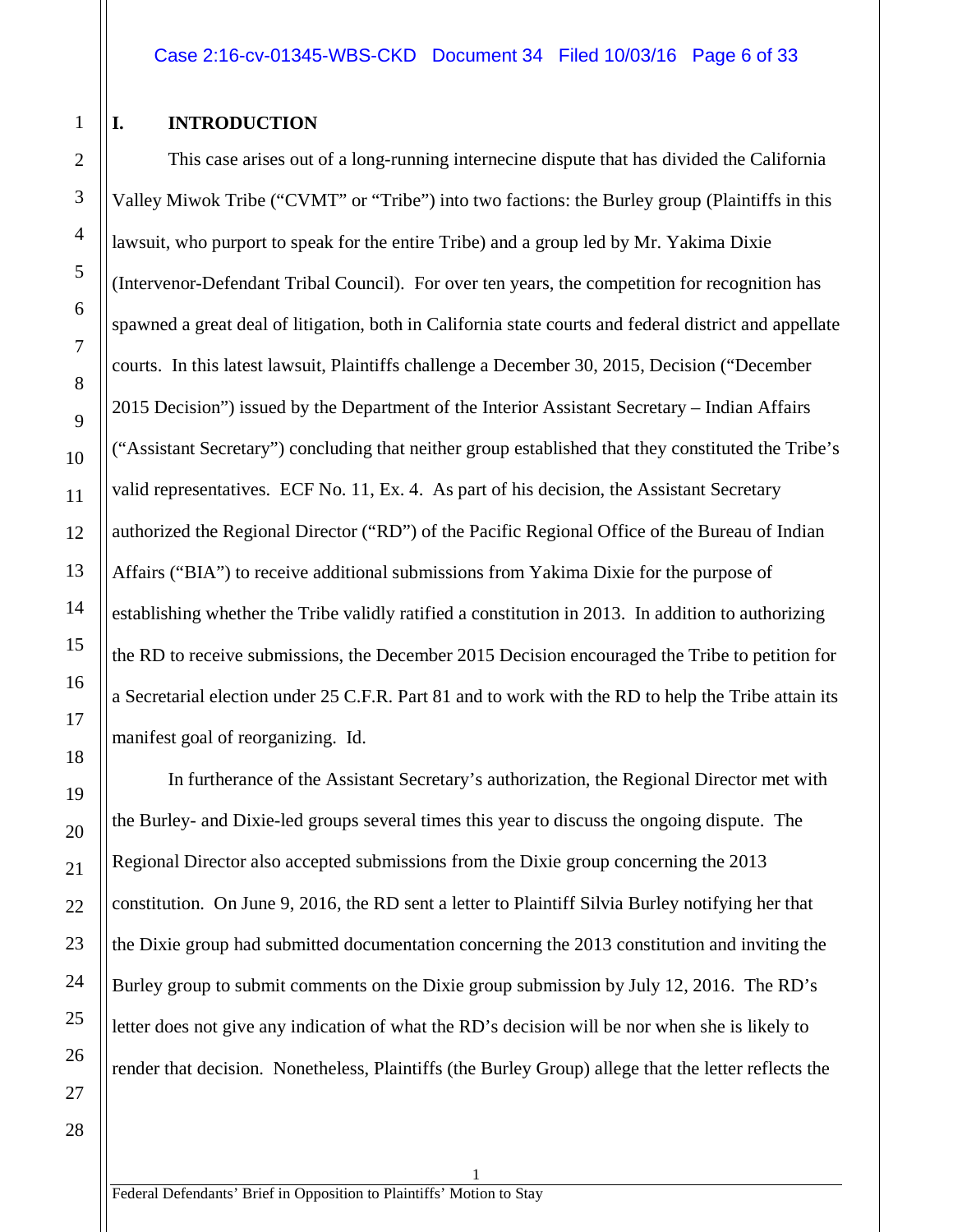#### Case 2:16-cv-01345-WBS-CKD Document 34 Filed 10/03/16 Page 7 of 33

RD's intention to approve the 2013 constitution, allowing the Dixie group to "take over the Tribe." Pls.' Mot. at 5. Plaintiffs then extrapolate that if the Yakima Dixie group is recognized as the Tribe's government, the group successfully will petition the California Gambling Control Commission to release tribal funds to it. The tribal funds are significant. As a federallyrecognized California tribe that does not own a gaming franchise, the Tribe is entitled to a share in California tribal gaming revenues to the tune of – according to Plaintiffs – more than ten million dollars. Plaintiffs seek an injunction staying the implementation of the December 2015 Decision in order to prevent these hypothetical events from transpiring.

Careful untangling of Plaintiffs' motion shows that, in fact, they have failed to identify any likelihood of success or irreparable harm. Plaintiffs' argument, in a nutshell, is that because it is possible the RD may reach conclusions that are adverse to Plaintiffs' interests, the whole process should be enjoined. While we address Plaintiffs' motion below according to the traditional four-factor analysis governing emergency relief, merely to state Plaintiffs' major premise is to refute it. While the December 2015 Decision is indisputably a final agency action amenable to review in federal courts under the Administrative Procedure Act, that decision was issued six months prior to Plaintiffs filing their complaint, and Plaintiffs do not identify any provision of the December 2015 Decision that threatens them with irreparable harm. Rather, Plaintiffs point to the RD's June 9, 2016, letter, which is not a final agency action subject to judicial review; indeed, any decision rendered by the RD on this matter, including a decision to recognize the validity of the 2013 tribal constitution, is amenable to administrative review. Furthermore, Plaintiffs fundamentally misrepresent the RD's letter, which merely identifies July 26 as the deadline for submission of documents. In short: neither the Assistant Secretary's December 2015 Decision nor the RD's June 9 letter purports to take any action at all, much less an action harmful to Plaintiffs. Plaintiffs' motion, therefore, should be denied.

2

1

2

3

4

5

6

7

8

9

10

11

12

13

14

15

16

17

18

19

20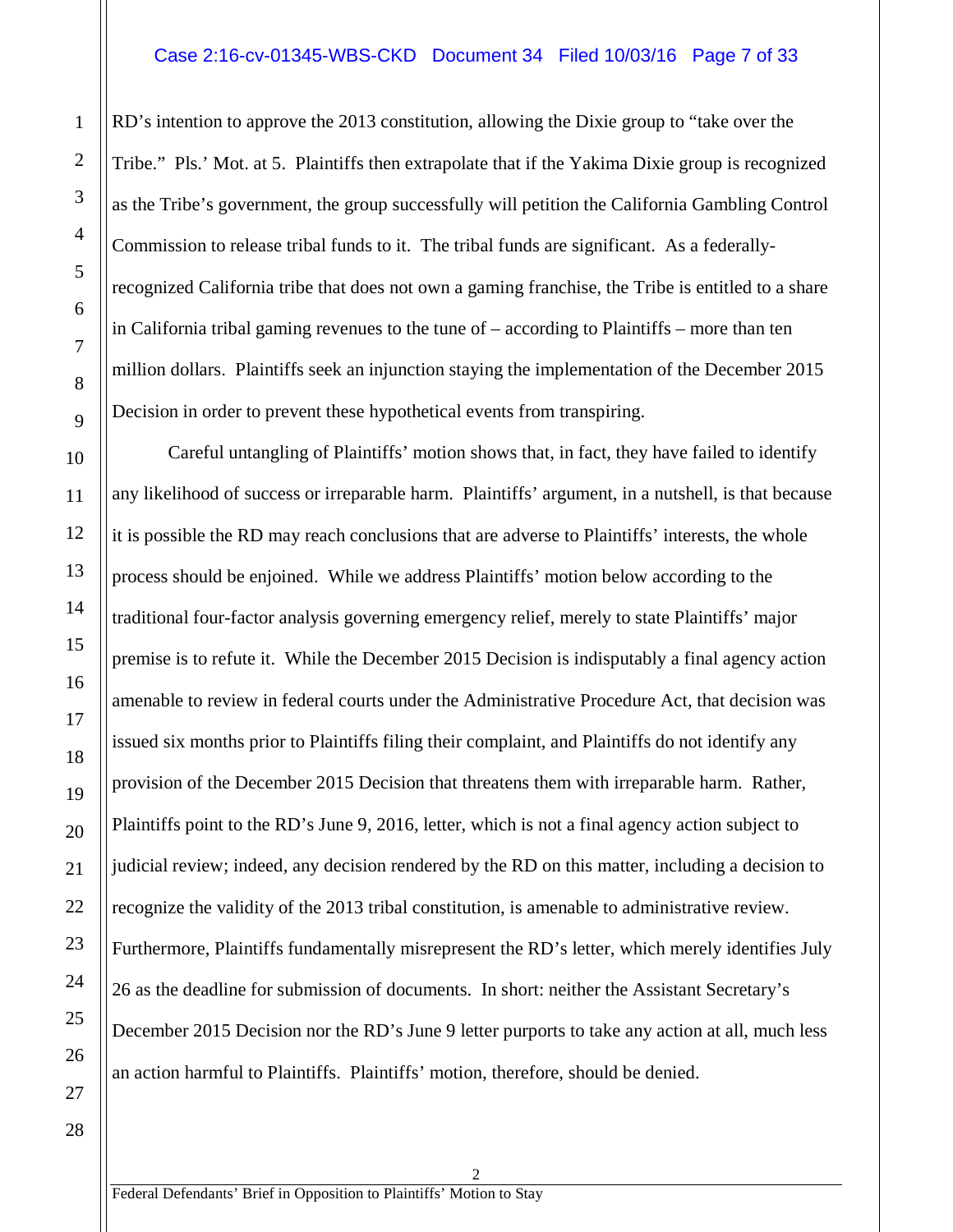#### <span id="page-7-1"></span><span id="page-7-0"></span>**II. BACKGROUND**

#### **A. Factual Background**

The CVMT has been embroiled in over a decade-long leadership dispute, spawning numerous lawsuits in state and federal courts and administrative review boards. *See*, *e.g.*, *Sheep Ranch Miwok Indian Tribe of California v. Burley*, No. 2:01-cv-01389-LKK-DAD (June 18, 2001 E.D. Cal.); *California Valley Miwok Tribe v. United States* ("*Miwok I*"), 424 F. Supp. 2d 197 (D.D.C. 2006); *California Valley Miwok Tribe v. United States* ("*Miwok II*"), 515 F.3d 1262 (D.C. Cir. 2008); *California Valley Miwok Tribe v. California Gambling Control Comm'n*, No. Civ. 08-984, slip op. (July 23, 2008 E.D. Cal.); *California Valley Miwok Tribe v. Kempthorne*, No. 2:08-cv-03164-FCD-EFB (Dec. 29, 2008 E.D. Cal.); *CVMT v. Pacific Regional Director, BIA*, 51 IBIA 103 (IBIA 2010); *California Valley Miwok Tribe v. Jewell* ("*Miwok III*"), 5 F. Supp. 3d 86 (D.D.C. 2013); *California Valley Miwok Tribe v. California Gambling Control Comm'n*, 231 Cal. App. 4th 885, 901 (2014); *California Valley Miwok Tribe v. California Gambling Control Comm'n*, No. 15cv622-AJB, ECF No. 18 (S.D. Cal. Sept. 11, 2015). It is within the backdrop of this history of litigation that the present lawsuit is best understood. The factual and procedural history of CVMT's leadership dispute has been described at length in these decisions. Federal Defendants here provide a summary of the facts limited to those necessary to understand this lawsuit and why Plaintiffs' motion is unfounded.

<span id="page-7-2"></span>

### **1. The California Valley Miwok Tribe and Its Leadership Dispute**

The CVMT is a federally-recognized Tribe, formerly known as the Sheep Ranch Rancheria. 44 Fed. Reg. 7235, 7236 (Feb. 6, 1979) ("Sheep Ranch Rancheria"); 67 Fed. Reg. 46328 (July 12, 2002) ("California Valley Miwok Tribe"). In 1906, Congress authorized the BIA to purchase land for use by Indians in California living outside reservations or on reservations that did not contain land suitable for cultivation. Pub. L. No. 258, 34 Stat. 325, 333;

1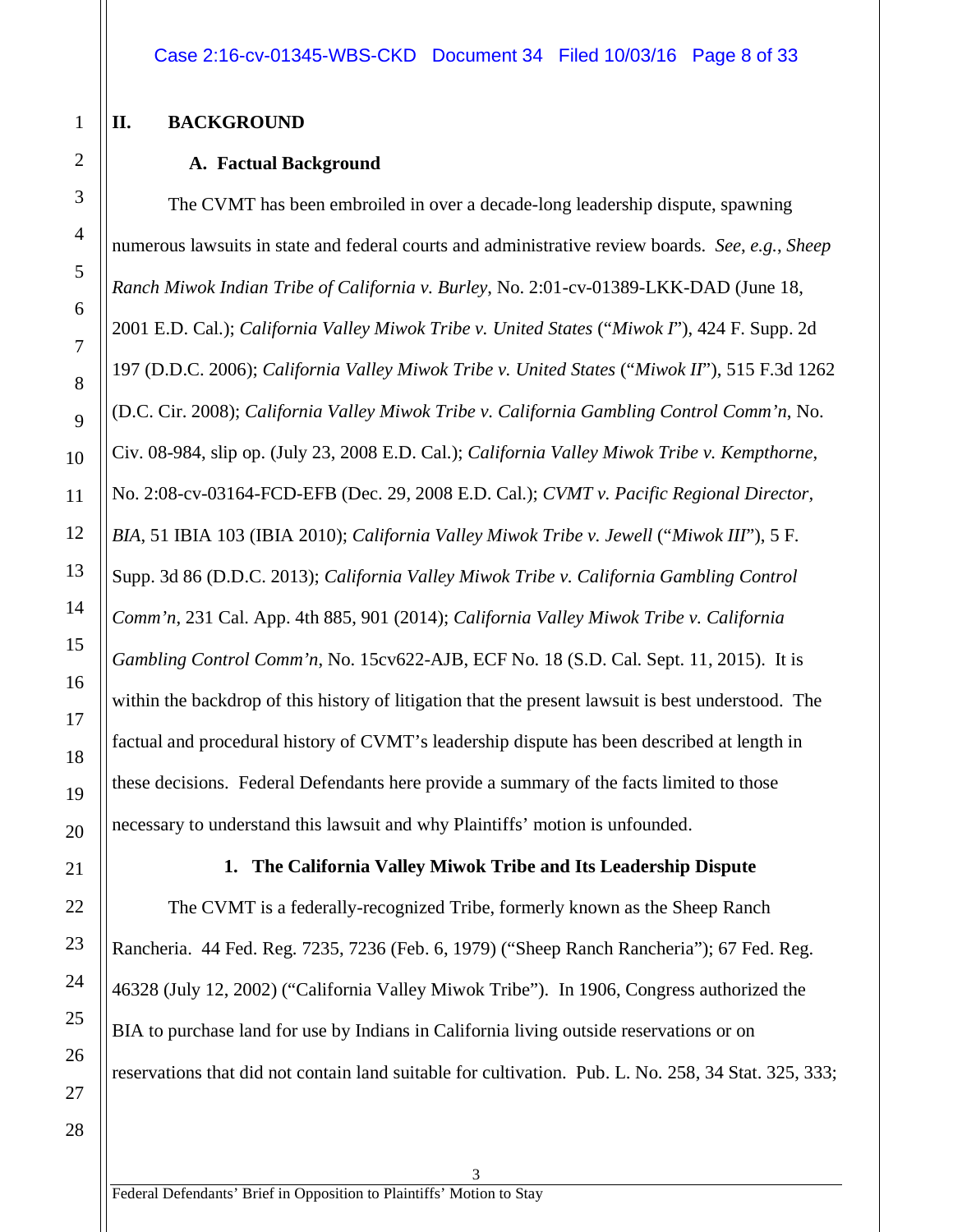*Miwok III*, 5 F. Supp. 3d at 88. In 1916, the BIA acquired an acre of land in Sheep Ranch, California, for the benefit of Miwok Indians living in the area. The land, and the group of Indians associated with it, became the "Sheep Ranch Rancheria." The BIA has listed the Tribe as the California Valley Miwok Tribe since 2002.

In 1934, Congress passed the Indian Reorganization Act ("IRA"), which, among things, required the BIA to hold elections through which the adult members of a tribe would decide whether to reject the applicability of the IRA to their reservation. 25 U.S.C. §§ 5123, 5125; *Miwok III*, 5 F. Supp. 3d at 89*.* Jeff Davis, the adult Indian residing on the Sheep Ranch Rancheria in 1935, voted in favor of the IRA, but the Tribe did not organize under the IRA at that time. *Id.* at 89.

In 1958, Congress enacted the California Rancheria Act ("Rancheria Act"), Pub. L. No. 85-671, 72 Stat. 619, which it amended in 1964, Pub. L. No. 88-419, 78 Stat. 390. The Rancheria Act established a process for terminating the federal status of California Rancherias. Key to that process was distributing the Rancheria assets – chiefly, title to the Rancheria lands – to the "Indians of such reservation or rancheria." *Id.* at 390. In 1966, the BIA prepared a plan to distribute the assets of the Sheep Ranch Rancheria. The BIA determined that Mabel Hodge Dixie was the only adult Indian "of such reservation or Rancheria," and was entitled to receive the assets of the Rancheria. *Miwok III*, 5 F. Supp. 3d at 89. Ms. Dixie voted to accept distribution. *Id.* The BIA, however, failed to take the steps necessary to complete the Rancheria's termination. *Id.* After Ms. Dixie's death, five individuals were determined to be her heirs and to possess undivided interests in the Rancheria, including Yakima Dixie. *Id.* at 90. In 1998, it was represented to the BIA that Mr. Dixie and his brother Melvin Dixie were the only living heirs to Ms. Dixie. *Id.* During this time period, Silvia Burley contacted the BIA for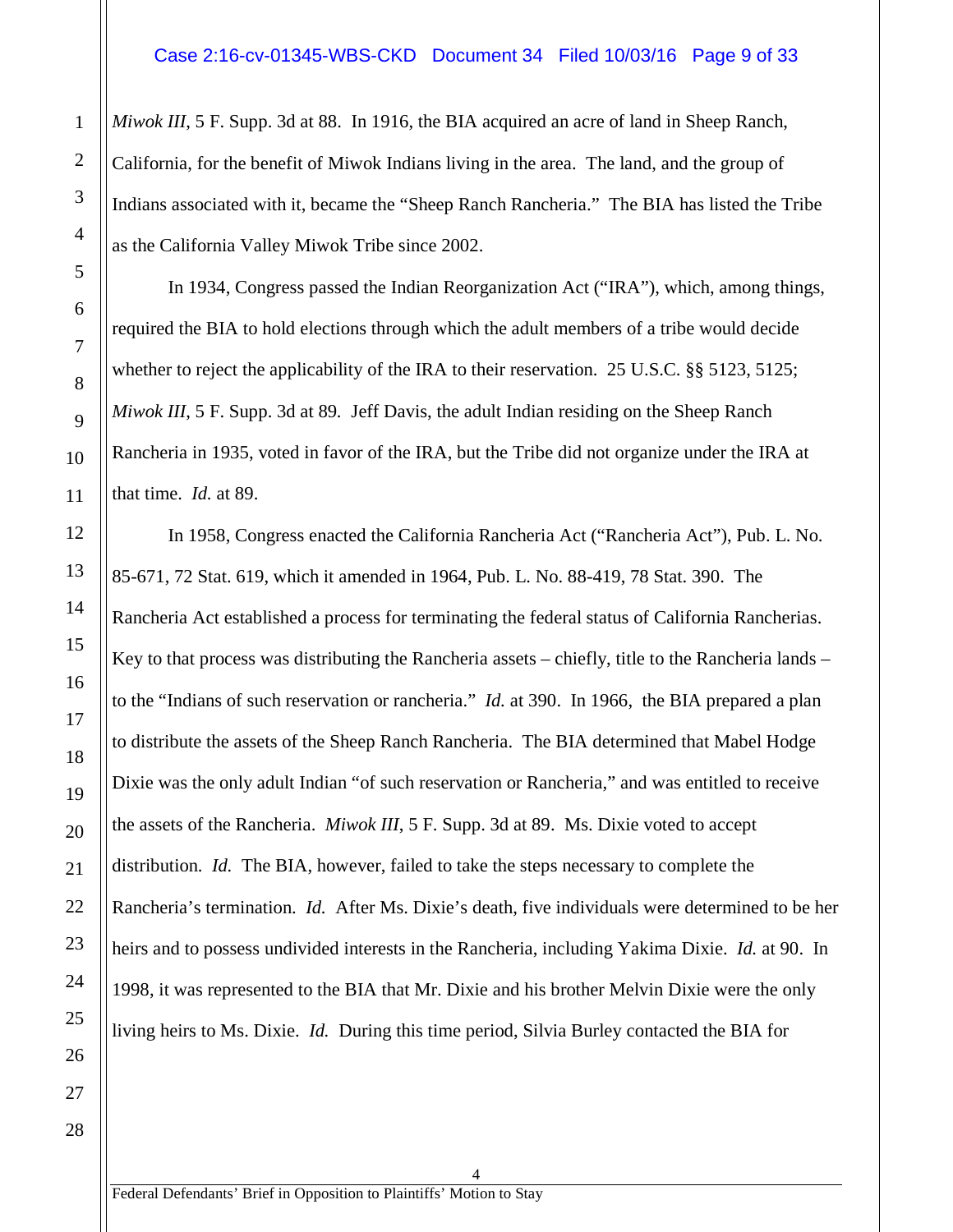#### Case 2:16-cv-01345-WBS-CKD Document 34 Filed 10/03/16 Page 10 of 33

information related to her Indian heritage. *Id.* The BIA determined that Ms. Burley might be remotely related to Jeff Davis and, at its suggestion, Burley contacted Yakima Dixie. *Id.*

Ms. Burley contacted Yakima Dixie and on August 5, 1998, she wrote for Dixie's signature a statement purporting to enroll herself, her two daughters, and her granddaughter into the Tribe. *Id.* The statement did not mention Melvin Dixie or the criteria used to determine her membership eligibility. *Id.* After meeting with the BIA in September of 1998 to discuss issues related to the Tribe, the BIA drafted Resolution #GC-98-01 ("1998 Resolution"). The 1998 Resolution states that membership of the Tribe consists of at least Yakima Dixie, Silvia Burley, Silvia Burley's daughters and grandchild, and that membership may change in the future consistent with the Tribe's ratified constitution and any duly enacted tribal membership statutes. *Id.* at 91. The resolution also established a general council ("1998 General Council"). *Id.* Silvia Burley and Yakima Dixie executed the 1998 Resolution on November 5, 1998. *Id.*

In 1999, the Tribe's leadership dispute began and intensified with Silvia Burley and Yakima Dixie both claiming to be Chairperson of the Tribe. *Id.* The BIA attempted to have the groups work together to resolve their dispute, define the Tribe's membership criteria, and adopt a tribal constitution, without success. On July 20, 1999, the BIA and the Tribe entered into a "selfdetermination contract" that provided annual funding for the Tribe's development and organization. *Id.* Silvia Burley was the signatory for this contract. Yakima Dixie and Silvia Burley began to submit competing constitutions to the BIA for its consideration. Eventually, the BIA ceased recognizing Silvia Burley as the Tribe's representative and stopped funding the Tribe's self-determination contracts. The California Gaming Control Commission also suspended its yearly payments to the Tribe. The groups brought multiple lawsuits against the BIA, the State of California, and each other in various courts, including this one.

5

1

Federal Defendants' Brief in Opposition to Plaintiffs' Motion to Stay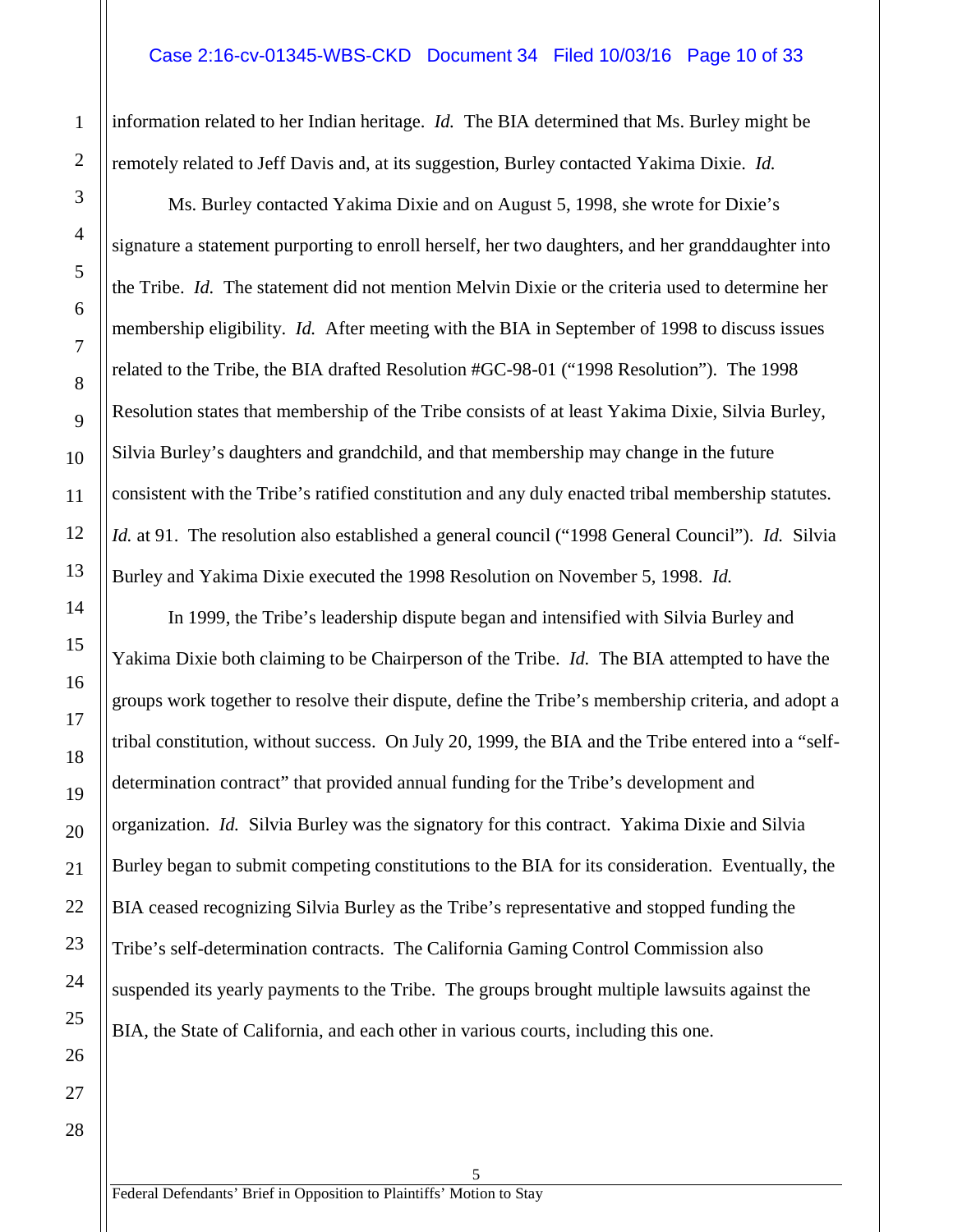#### **2. The 2006 and 2008 Litigation:** *Miwok I* **and** *Miwok II*

In 2005, the Burley group submitted to the Secretary a constitution purporting to confer tribal membership only upon Silvia Burley and her descendants. The BIA refused to accept the constitution, finding that it did not reflect the participation of the greater tribal community. The Burley group challenged that decision as contrary to IRA section 476(h) (current version at 25 U.S.C. § 5123(h)). Both the district court and the D.C. Circuit upheld the agency's decision. *See Miwok I*, 424 F. Supp. 2d 197; *Miwok II*, 515 F.3d 1262. While recognizing the inherent sovereign power of tribes to regulate their internal and social relations, *Miwok II*, 515 F.3d at 1263, the court of appeals agreed that section 476(h) allows the Secretary to reject a constitution that failed to reflect the involvement of the whole tribal community. *Id.* at 1267. The court found the Secretary's rejection of the constitution reasonable given (1) the Secretary's broad power to manage Indian affairs; (2) the United States' trust obligations, which include an obligation to "promote a tribe's political integrity;" and (3) the majoritarian values embodied in other IRA provisions. *Id.* at 1267-68. The court stated that:

This case involves an attempt by a small cluster of people within the [CVMT] to organize a tribal government under the Act. CVM[T]'s chairwoman, Silvia Burley, and a group of her supporters adopted a constitution to govern the tribe without so much as consulting its membership. The Secretary declined to approve the constitution because it was not ratified by anything close to a majority of the tribe.

*Id.* at 1262. The court found that the Burley group's "antimajoritarian gambit deserves no stamp of approval from the Secretary." *Id.* at 1267-68.

#### **3. The Assistant Secretary's December 2010 and August 2011 Decisions**

<span id="page-10-1"></span>In November 2006, while *Miwok II* was pending, the BIA notified Silvia Burley and Yakima Dixie that it would move forward with efforts to facilitate the organization of the Tribe under the IRA. The BIA published notices in local newspapers inviting "the members of the

<span id="page-10-0"></span>1

2

3

4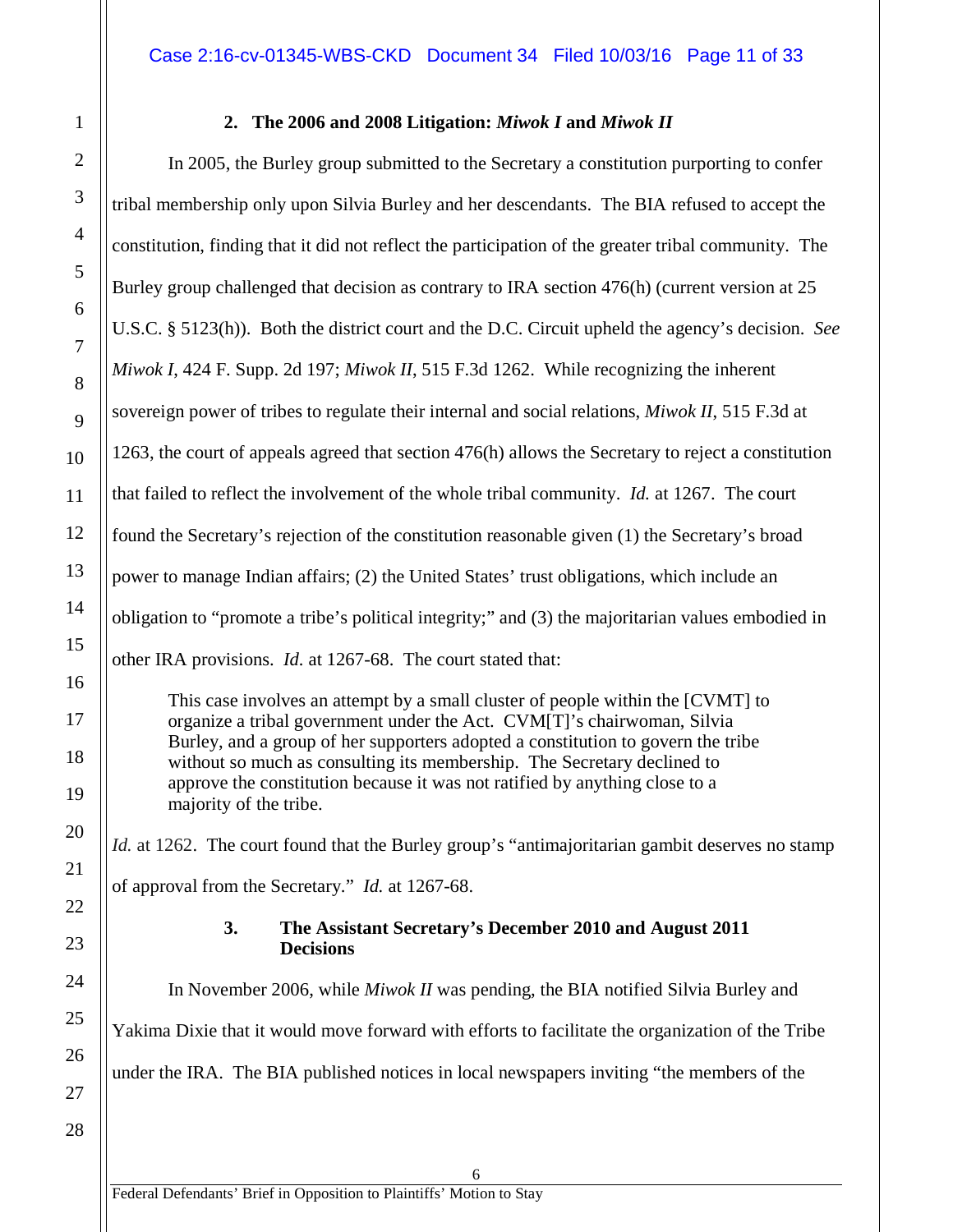#### Case 2:16-cv-01345-WBS-CKD Document 34 Filed 10/03/16 Page 12 of 33

Tribe and potential members" to participate in a General Council meeting intended to "initiate the reorganization process." *CVMT*, 51 IBIA at 113-114. Burley appealed the November 2006 decision to the Interior Board of Indian Appeals ("IBIA"), and the General Council meeting was stayed. Finding that certain aspects of Ms. Burley's appeal raised questions of tribal membership over which the IBIA has no jurisdiction, the IBIA referred the matter to the Assistant Secretary. On December 22, 2010, the Assistant Secretary issued a decision determining that there was no need for the BIA to pursue its efforts to organize a tribal government because it was organized as the 1998 General Council under the 1998 Resolution ("December 2010 Decision"). *Miwok III*, 5 F. Supp. 3d at 95. Yakima Dixie filed a federal lawsuit challenging the December 2010 Decision alleging, in part, that he had not been provided the opportunity to brief the issues before the Assistant Secretary. The Assistant Secretary withdrew the decision and requested briefing from all the parties. *Id.* Yakima Dixie stayed his suit pending the Assistant Secretary's reconsideration.

On August 31, 2011, the Assistant Secretary issued a revised decision ("August 2011 Decision") that reached the same conclusion as the December 2010 decision. In the August 2011 Decision, the Assistant Secretary acknowledged making "a 180-degree change of course from positions defended by [the] Department in administrative and judicial proceedings over the past seven years." *Miwok III*, 5 F. Supp. 3d at 96. Relevant to this lawsuit, the August 2011 Decision found, among other things, that (1) the citizenship of the Tribe consisted solely of Dixie, Burley, and Burley's two daughters and granddaughter; and (2) that the 1998 General Council was vested with the governmental authority of the Tribe, and could conduct the full range of government-to-government relations with the United States, and had exclusive authority to determine the Tribe's citizenship criteria. Based on those findings, the August 2011 Decision

7

27 28

1

2

3

4

5

6

7

8

9

10

11

12

13

14

15

16

17

18

19

20

21

22

23

24

25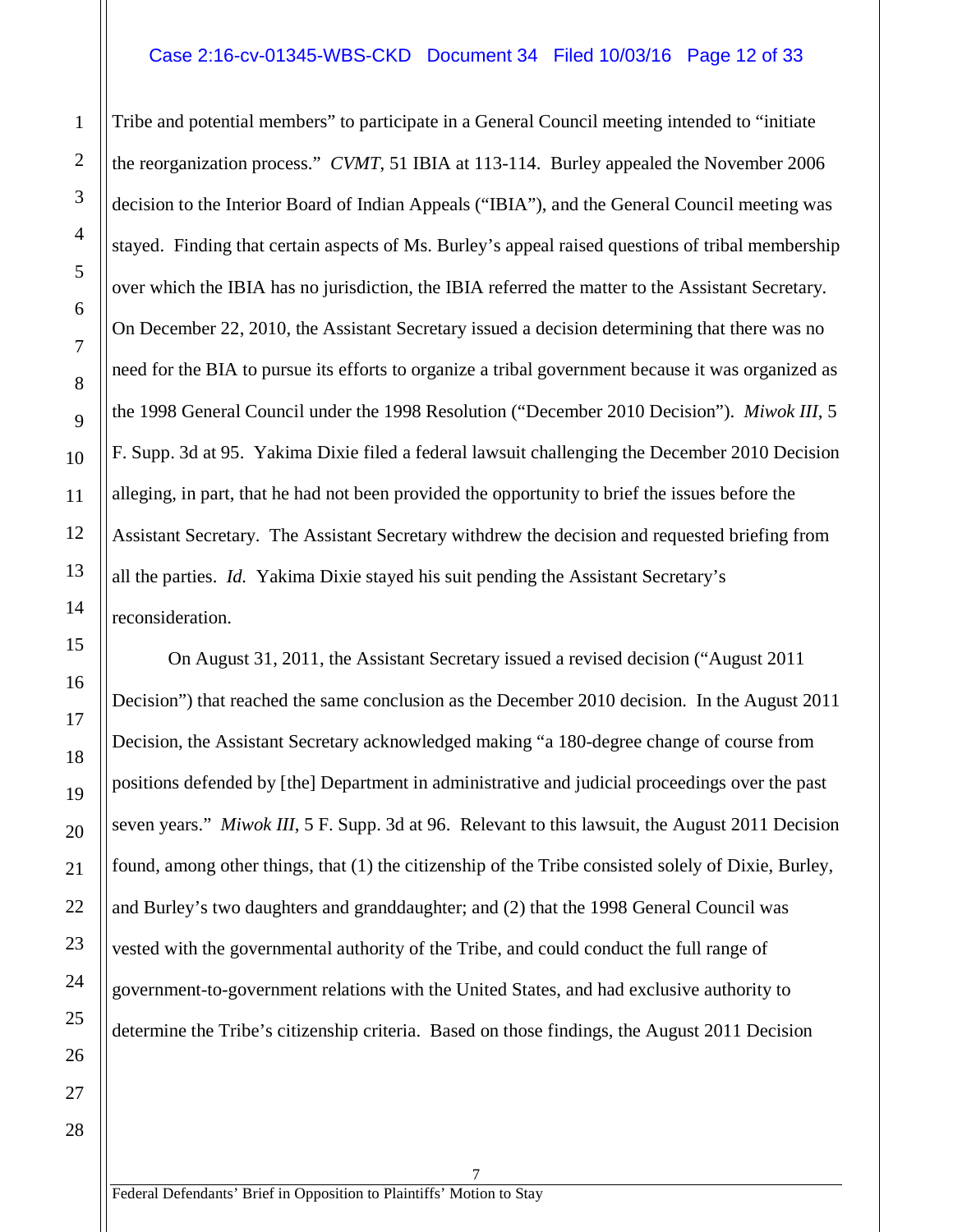ended the BIA's efforts to promote inclusion of a larger tribal community, finding those efforts to be an improper interference with the Tribe's internal governance. *Id.* at 95.

#### **4. The 2011 District Court Litigation:** *Miwok III*

In response to the August 2011 decision, the Dixie group renewed its lawsuit, amending its complaint to challenge the August 2011 Decision as arbitrary and capricious and unreasonable under the Administrative Procedure Act ("APA"). Based on the record, the district court found that the August 2011 Decision was unreasonable. *Miwok III*, 5 F. Supp. 3d at 99- 100. The district court found that the Assistant Secretary's finding that the Tribe consisted of five members "ignores – entirely – that the record is replete with evidence that the Tribe's membership is potentially significantly larger[.]" *Id.* at 98. The district court found that the Assistant Secretary failed to explain his assumption that Dixie's adoption of the Burley group into the Tribe was valid, an assumption that the district court found questionable given that "at the time Burley first contacted Yakima, he was in jail and suffering from several serious illnesses and other disabilities." *Id.* at 99. In addition, the district court held that the Assistant Secretary failed to address the fact that Dixie adopted the Burley group without consulting his brother. As the district court noted, the adoption of the Burley group "effectively placed [Dixie's brother's] tribal rights at the mercy of the Burleys." *Id.* The district court concluded that:

Put simply, the Assistant Secretary missed the first step of the analysis. Under these circumstances and in light of this administrative record, rather than simply assume that the Tribe consists of five members, the Assistant Secretary was required to first determine whether the membership had been properly limited to these five individuals.

*Id.*

1

2

<span id="page-12-0"></span>3

4

5

6

7

8

9

10

11

12

13

14

15

16

17

18

19

20

21

22

23

Similarly, the district court found the Assistant Secretary "simply assumes, without addressing, the validity of the General Council." *Id.* at 100. The district court found this assumption unreasonable in light of various allegations in the record by Dixie that raise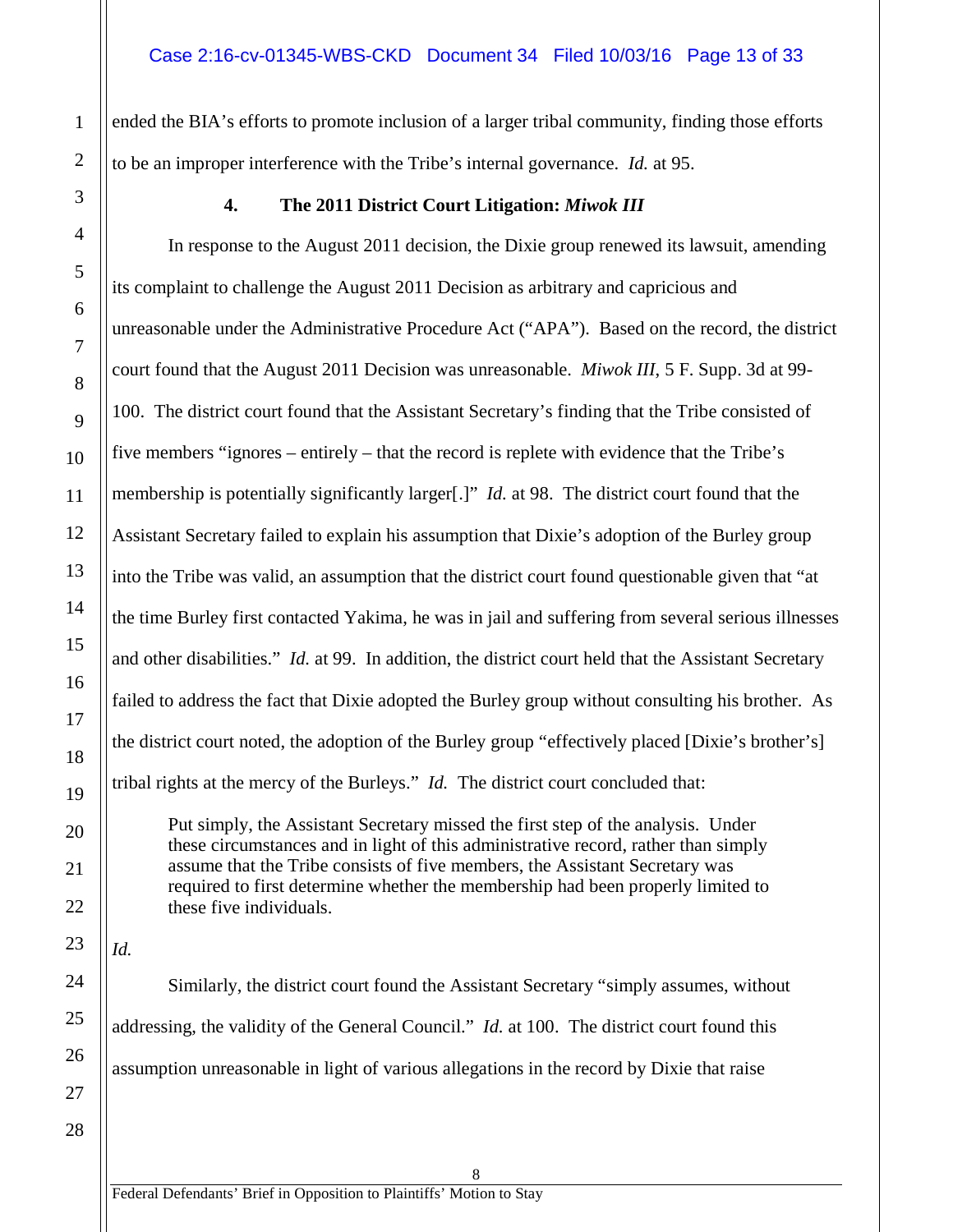significant doubts about the council and Burley's claimed status as chairperson of the Tribe. *Id.* Accordingly, the district court remanded to the agency for reconsideration consistent with its decision.

#### **5. The California Gambling Control Commission Litigation**

<span id="page-13-0"></span>In addition to the above litigation, Plaintiffs filed suit against the California Gambling Control Commission ("Commission"), the entity responsible for disbursing funds to certain California tribes as discussed below.

Under the Indian Gaming Regulatory Act, 18 U.S.C. § 1166 *et seq.*; 25 U.S.C. § 2701 *et seq.*, the State of California entered into tribal-state gaming compacts with the various tribes in California authorized to operate gambling casinos (collectively, the "Compacts"). *California Valley Miwok Tribe*, 231 Cal. App. 4th at 888 (citing Cal. Gov't Code §§ 12012.25-12012.53 (ratifying tribal-state gaming compacts)). The Compacts set forth a revenue-sharing mechanism under which tribes that operate fewer than 350 gaming devices share in the license fees paid by the tribes entering into the Compacts, so that each "Non-Compact Tribe" in the state receives \$1.1 million per year. *Id.* (citing Compacts, § 4.3.2.1). The license fees are paid into the Indian Gaming Revenue Sharing Trust Fund ("RSTF"). *Id.* at 889. The Commission serves as the trustee and administrator of the RSTF. *Id.* CVMT is a Non-Compact Tribe because it operates no gaming devices and is federally-recognized. *Id.*

Because of the Tribe's leadership dispute, the Commission began withholding the distribution of the RSTF funds to the Tribe. The Commission took the position that it lacked the authority to independently assess the legitimacy of a purported tribal leader or tribal leadership group, and instead chose to rely upon the assessment and conclusion of the Department of the Interior, acting through the BIA, which was still in process. *Id.* at 889-90. As of March 6, 2013, the Commission was holding \$8,763,000.99, exclusive of interest, of the RSTF funds payable to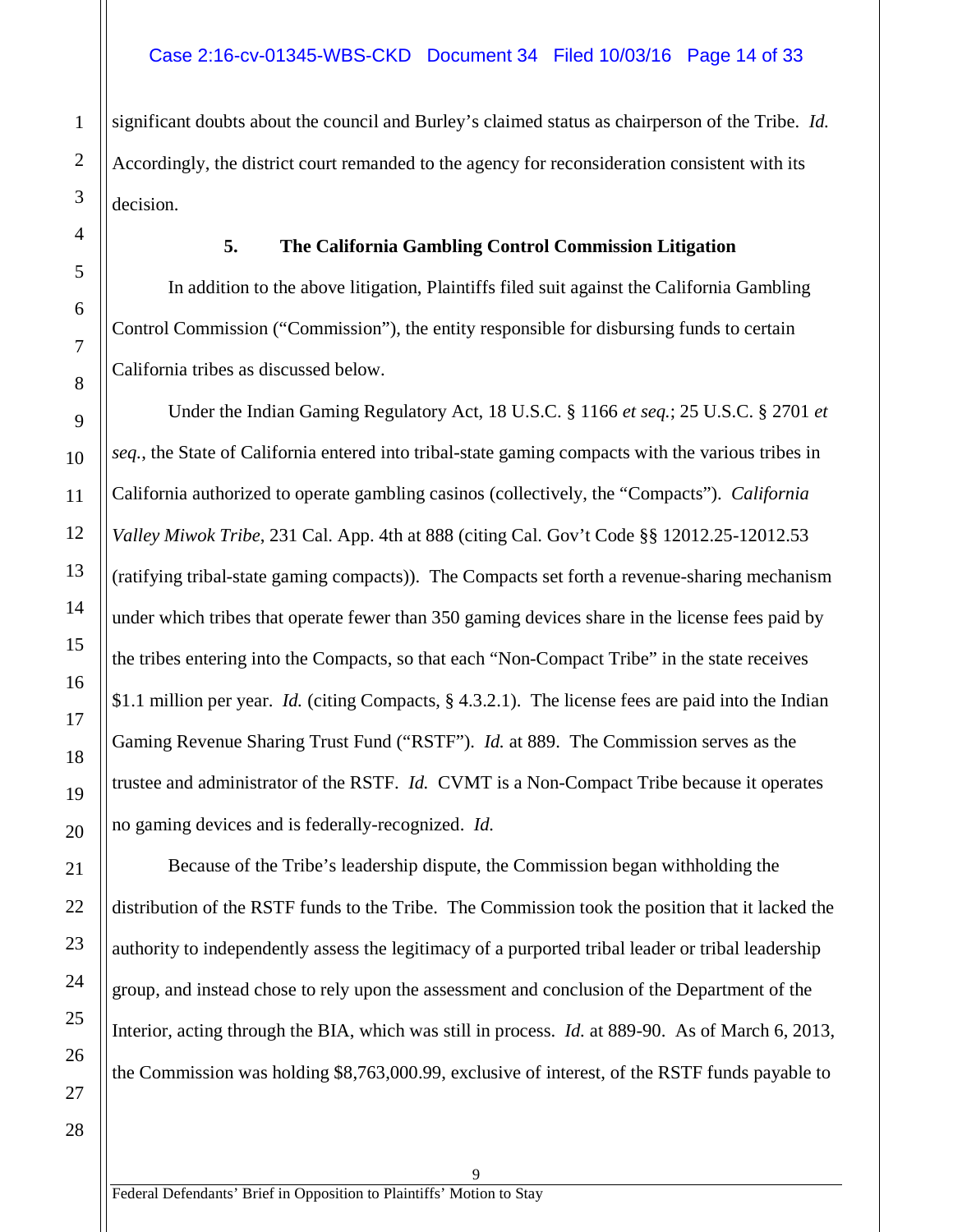the CVMT. *Id.* at 890. Plaintiffs state that the funds are now in excess of \$12 million. Pls.' Mot. at 6.

Plaintiffs brought several suits against the Commission, challenging its decision to withhold funds. In each one, the court upheld the Commission's decision or dismissed the case outright for lack of jurisdiction. *See California Valley Miwok Tribe*, 231 Cal. App. 4th at 912; *California Valley Miwok Tribe*, No. 15cv622-AJB, ECF No. 18 (Sept. 11, 2015).

#### **6. The December 2015 Decision**

<span id="page-14-0"></span>On December 30, 2015, the Assistant Secretary issued the decision in response to the remand imposed by the United States District Court for the District of Columbia in *Miwok III*. In the December 2015 Decision, the Assistant Secretary addressed two issues related to the Tribe: (1) whether membership was limited to Dixie, Burley, Burley's two daughters and grandchild; and (2) whether the United States recognized leadership for the CVMT's government. ECF No. 11, Ex. 4 at 3-6. As to the Tribe's membership, the Assistant Secretary found that, as all of the federal court decisions examining the CVMT dispute make clear, the Tribe is not limited to five individuals. *Id.* at 3. The Assistant Secretary noted that the BIA decision under review in *Miwok I* plainly rejected the 1998 constitution offered by Burley as controlling the Tribe's organization because it had not been ratified by the "whole tribal community." *Id.* (quoting *Miwok II*, 515 F.3d at 1265-66). The Assistant Secretary noted that the circuit court in *Miwok II* emphasized that the Tribe consisted of more than five people and that the Burley group had attempted to adopt a constitution to govern the Tribe without so much as consulting its membership. *Id.* Although the district court remanded to the Assistant Secretary the question of tribal membership, it was only after noting that "the record is replete with evidence that the Tribe's membership is potentially significantly larger than just these five individuals." *Id.* (quoting *Miwok III*, 5 F. Supp. 3d at 98).

10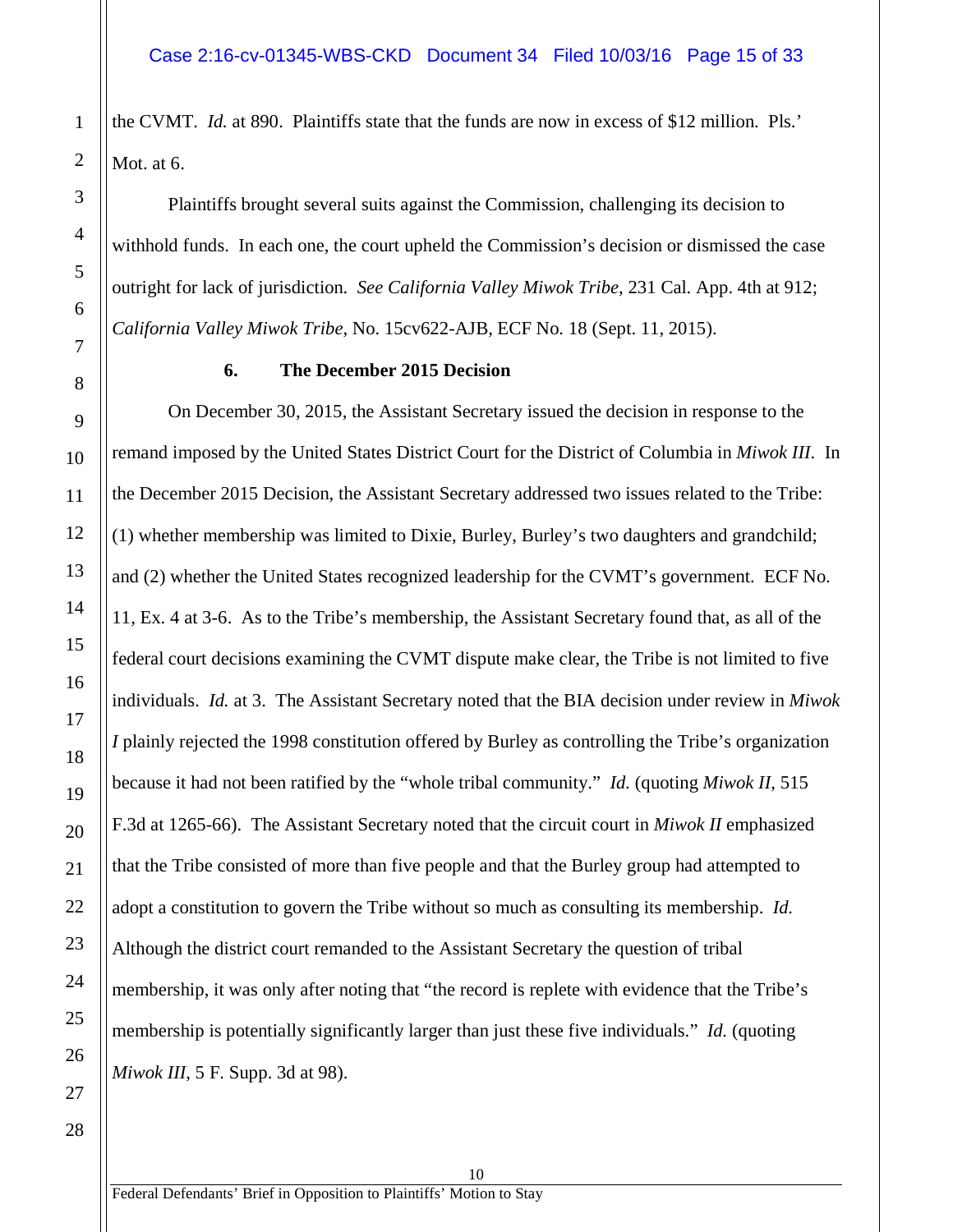#### Case 2:16-cv-01345-WBS-CKD Document 34 Filed 10/03/16 Page 16 of 33

To determine the membership of the Tribe, in addition to consideration of the fact that all previous courts addressing the issue found that there are far more than five people eligible to take part in the organization of the Tribe, the Assistant Secretary also reviewed the Department's dealings with the Tribe and the history of the Tribe as a Rancheria. *Id.* The Assistant Secretary found that for purposes of reorganization, the Tribe's membership is properly drawn from the Miwok Indians for whom the Rancheria was acquired and their descendants. *Id.* The Assistant Secretary found that the history of the Rancheria and the administrative record demonstrates that the tribal group of eligible members consists of individuals listed on a 1915 census and their descendants, the descendants of Jeff Davis, and the heirs of Mabel Dixie (collectively referred to as the "Eligible Groups"). *Id.* The Assistant Secretary then noted that to the extent Plaintiffs are among individuals who make up the Eligible Groups, he encouraged them to participate in the Tribe's reorganization. *Id.* at 5. If Plaintiffs cannot demonstrate that they are part of the Eligible Groups, he left it up to the Tribe, as a matter of self-governance and self-determination, to clarify Plaintiffs' membership status. *Id.*

As to the leadership of the Tribe, the Assistant Secretary, for purposes of administering the Department's statutory responsibilities to Indians and Indian tribes, found that he could not accept either the Dixie or Burley groups' claims. *Id.* Noting that Plaintiffs relied on the 1998 Resolution as the basis for Silvia Burley's leadership, the Assistant Secretary found that the 1998 Resolution, while it seemed like a "reasonable, practical mechanism for establishing a tribal body to *manage the process* of reorganizing the Tribe, the actual reorganization . . . can be accomplished only via a process open to the whole tribal community." *Id.* (also citing to the courts' findings in *Miwok II* and *Miwok III*) (emphasis in original). Because the people who approved the resolution are not the majority of those eligible to take part in the reorganization of

11

1

2

3

4

5

6

7

8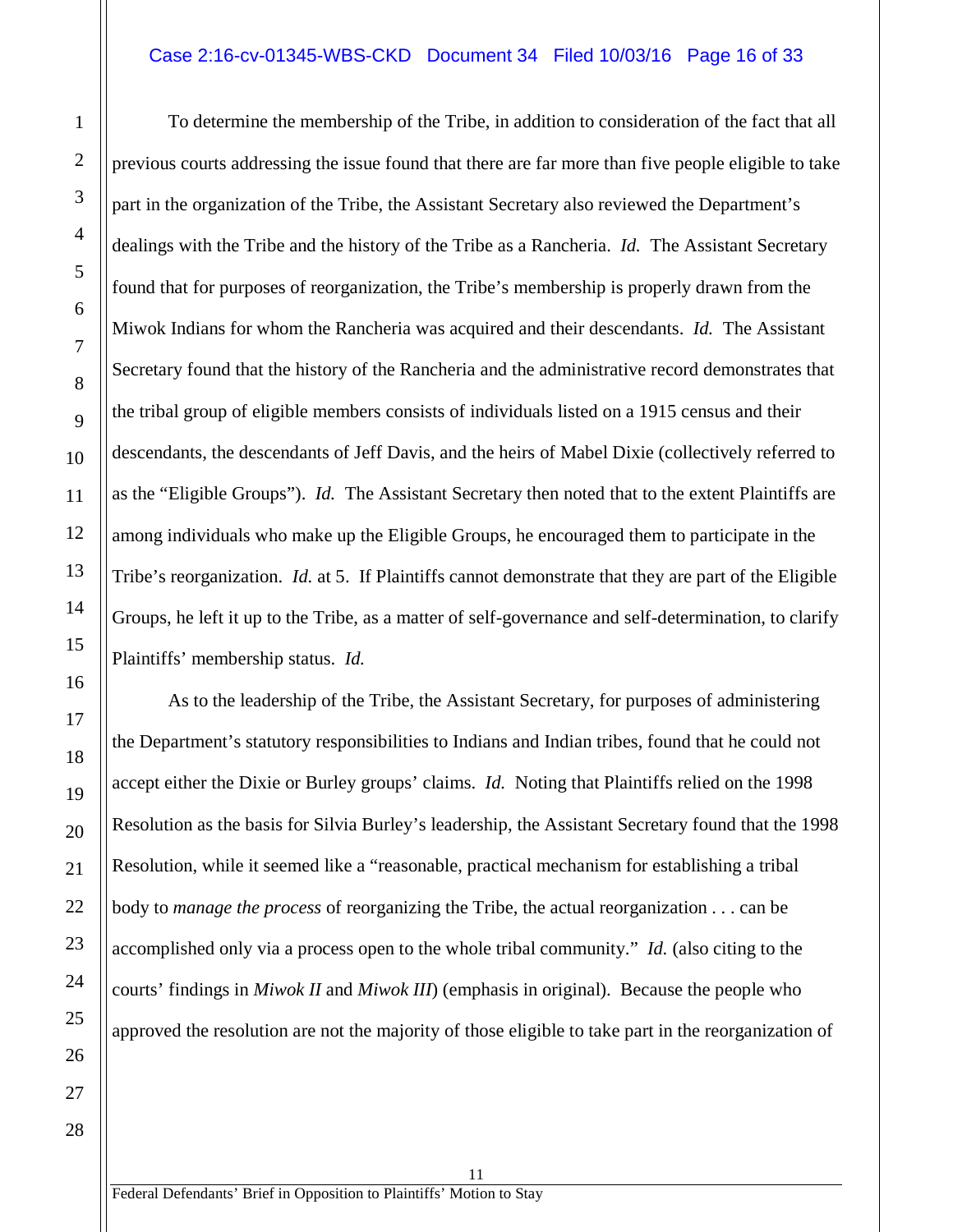the Tribe, the Assistant Secretary found that he could not recognize the actions to establish a tribal governing structure taken pursuant to the 1998 Resolution. *Id.*

The Assistant Secretary also found that the Dixie group's purported ratification of a constitution in 2006 and 2013 did not establish leadership for the Tribe. The constitution purportedly ratified in 2006 failed to explain the significance of those who signed it or how it was ratified, including whether it was ratified through a process that provided broad notice to individuals eligible to take part in the Tribe's organization. *Id.* at 6. For the constitution purportedly ratified by the Dixie group in 2013 ("2013 Constitution"), the Assistant Secretary found that the record was silent on the effort to notify all those eligible to take part in the Tribe's organization to ratify the 2013 Constitution. *Id.* The Assistant Secretary, however, did not foreclose the possibility that the Dixie group could provide additional evidence demonstrating adequate notice for the BIA's acceptance of the 2013 Constitution, and authorized the Regional Director to receive additional submissions from the Dixie group for the purpose of establishing whether the 2013 Constitution was validly ratified. *Id.* As an alternative, the Assistant Secretary encouraged the Tribe to petition for a Secretarial election under 25 C.F.R. Part 81 within 90 days of the decision. *Id.* The December 2015 Decision is final agency action. *Id.* at 7.

#### **7. The 2016 Regional Director Request for Comment**

<span id="page-16-0"></span>In 2016, RD Amy Dutschke and her staff met with both the Burley and Dixie groups to discuss the ongoing dispute. Aff. of Amy Dutschke ("Dutschke Aff."), ¶ 6 (Ex. A). As authorized by the December 2015 Decision, the RD accepted the Dixie group's submitted documentation in support of their assertion that the Tribe successfully organized via the ratification of the 2013 Constitution. *Id.*, ¶ 7. The RD and her staff reviewed the Dixie submissions and, on June 9, 2016, sent correspondence to Burley, care of her attorney, providing Burley with a copy of the submissions. *Id.*, ¶¶ 7-8. The RD also invited Burley to submit her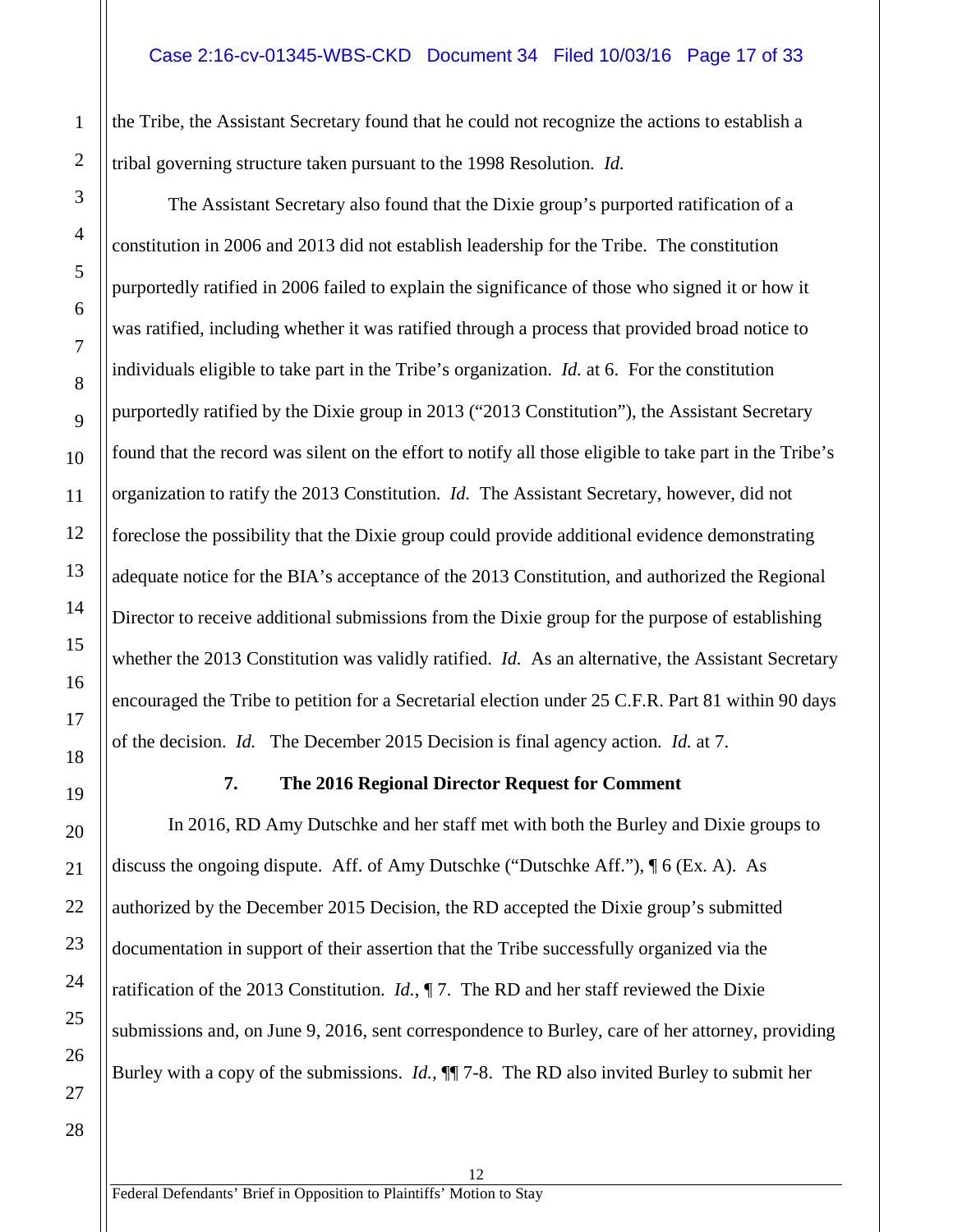own comments and documents no later than July 12, 2016, on the issue of whether the Tribe was successfully organized by the ratification of the 2013 Constitution. *Id.* ¶ 8. The RD did not identify July 12 or any other date as the date by which BIA would act on the Dixie group's submissions, nor did she indicate whether the BIA had taken any position on the merits of the Dixie group's submissions. *Id.* ¶ 9. A decision has not yet issued. *Id.* ¶ 10. When issued, the RD's decision will be subject to administrative appeal.

#### **8. Plaintiffs' Complaint and the Current Litigation**

<span id="page-17-0"></span>Plaintiffs filed this complaint on June 16, 2016, challenging the December 2015 Decision as arbitrary and capricious under the Administrative Procedure Act.[1](#page-17-1) ECF Nos. 1 and 4. Plaintiffs allege that the December 2015 Decision is arbitrary and capricious for refusing to recognize Silvia Burley's leadership of the Tribe under the 1998 Resolution and for directing the Tribe's organization process to include individuals beyond Plaintiffs and Yakima Dixie. ECF No. 4, ¶ 1. On July 1, Plaintiffs filed their *ex parte* application seeking an emergency stay of the December 2015 Decision on the grounds that the Regional Director's June 2016 letter represented an intent to make a decision on the validity of the 2013 Constitution. ECF No. 8. This Court denied the motion sua sponte without prejudice to Plaintiffs' refiling of a properly noticed motion.

On July 8, Plaintiffs filed their Motion for Stay and Memorandum of Points and Authority in Support of a Motion for an Order Staying the December 2015 Decision. ECF Nos. 9 and 10. In their motion, Plaintiffs allege that they seek to preserve the status quo pending resolution of their litigation. Pls.' Mot. at 7-8. Plaintiffs allege that they will suffer irreparable harm because the "BIAS [sic] is already implementing Washburn's decision by accepting for review the Dixie Faction's constitution. Once accepted, the BIA will turn over the Tribe to the

<span id="page-17-1"></span><sup>1</sup> Plaintiffs filed their amended complaint on June 17, 2014. ECF No. 4.

 $\overline{a}$ 

1

2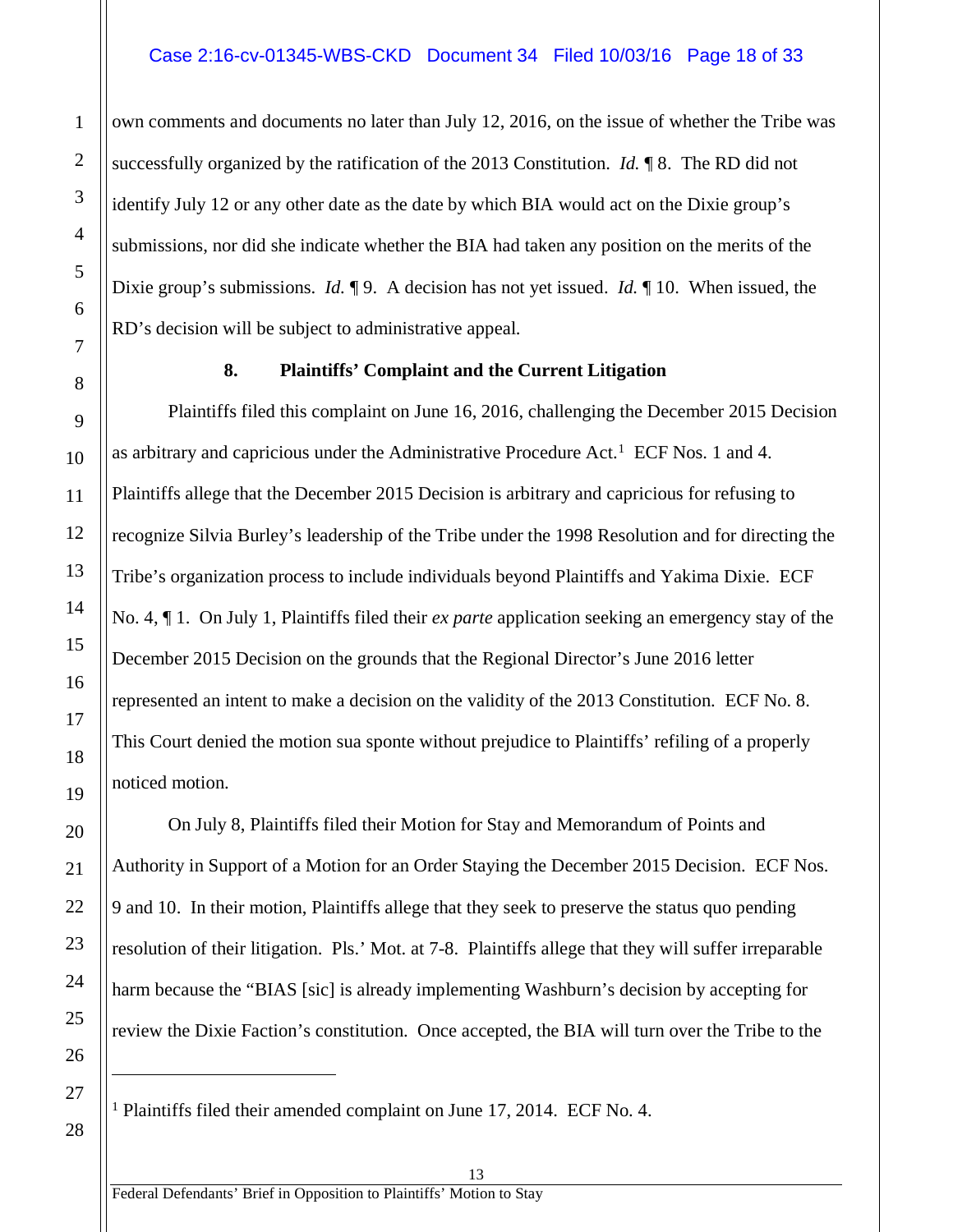#### Case 2:16-cv-01345-WBS-CKD Document 34 Filed 10/03/16 Page 19 of 33

Dixie Faction, and the Dixie Faction will then turn around and collect the \$13 million in RSTF payments being withheld for the Tribe. Once released, the Tribe cannot retrieve those funds, and, if the [December 2015] Decision is set aside, then the funds would be irretrievable lost." *Id.* at 7.

#### <span id="page-18-0"></span>**III. STANDARD OF REVIEW**

#### **A. Standard of Judicial Review for a Preliminary Injunction**

<span id="page-18-1"></span>A preliminary injunction "is a matter of equitable discretion" and is "an extraordinary remedy that may only be awarded upon a clear showing that the plaintiff is entitled to such relief." *Earth Island Inst. v. Carlton*, 626 F.3d 462, 469 (9th Cir. 2010) (quoting *Winter v. Nat. Res. Def. Council*, 555 U.S. 7, 24, 3[2](#page-18-2) (2008)).<sup>2</sup> A plaintiff seeking a preliminary injunction must establish that: (1) it is likely to succeed on the merits of its claims; (2) it is likely to suffer irreparable harm absent preliminary relief; (3) the balance of equities tips in its favor; and (4) an injunction is in the public interest.[3](#page-18-3) *Winter*, 555 U.S. at 20; *see also Am. Trucking Ass'ns v. City* 

14

1

2

3

4

5

6

7

8

9

10

11

12

13

14

15

16

 $\overline{a}$ 

<span id="page-18-2"></span><sup>18</sup> <sup>2</sup> Although Plaintiffs caption their motion as seeking an order staying the December 2015 Decision, Plaintiffs are actually seeking preliminary injunctive relief from the Court to prevent the BIA from taking certain actions pending a decision on the merits. *See* Pls.' Mot. at 7-8; *see also Leiva-Perez v. Holder*, 640 F.3d 962, 966 (9th Cir. 2011) (an injunction is the means by which the court directs the conduct of a party, whereas a stay operates only on the judicial proceeding itself or by temporarily divesting an order of enforceability) (quotations omitted). The terminology does not change the Court's standard of review. *Leiva-Perez*, 640 F.3d at 966- 70 (analyzing stay request using the four factors considered in analyzing a request for preliminary injunction). The two Sixth Circuit cases Plaintiffs cite – *Mich. Coal. of Radioactive Material Users, Inc. v. Griepentrog*, 945 F.2d 150 (6th Cir. 1991) and *In re EPA*, 803 F.3d 804 (6th Cir. 2015) – both couch the requested relief in terms of seeking a stay and in both cases, the courts considered the same four factors traditionally considered in evaluating a request for a preliminary injunction. *Mich. Coal.*, 945 F.2d at 153; *In re EPA*, 803 F.3d at 806.

<span id="page-18-3"></span><sup>3</sup> The Ninth Circuit has also articulated an alternate formulation of the *Winter* test, suggesting that injunctive relief is appropriate where plaintiffs can show "serious questions" going to the merits and that "the balance of hardships tips sharply" towards the plaintiffs. *Alliance for the Wild Rockies v. Cottrell*, 632 F.3d 1127, 1135 (9th Cir. 2011). To the extent that the "serious questions" formulation is different than the "likelihood" standard, *see*, *e.g.*, *Fox Television Stations, Inc. v. BarryDriller Content Sys., PLC*, 915 F. Supp. 2d 1138, 1141 n.6 (C.D. Cal.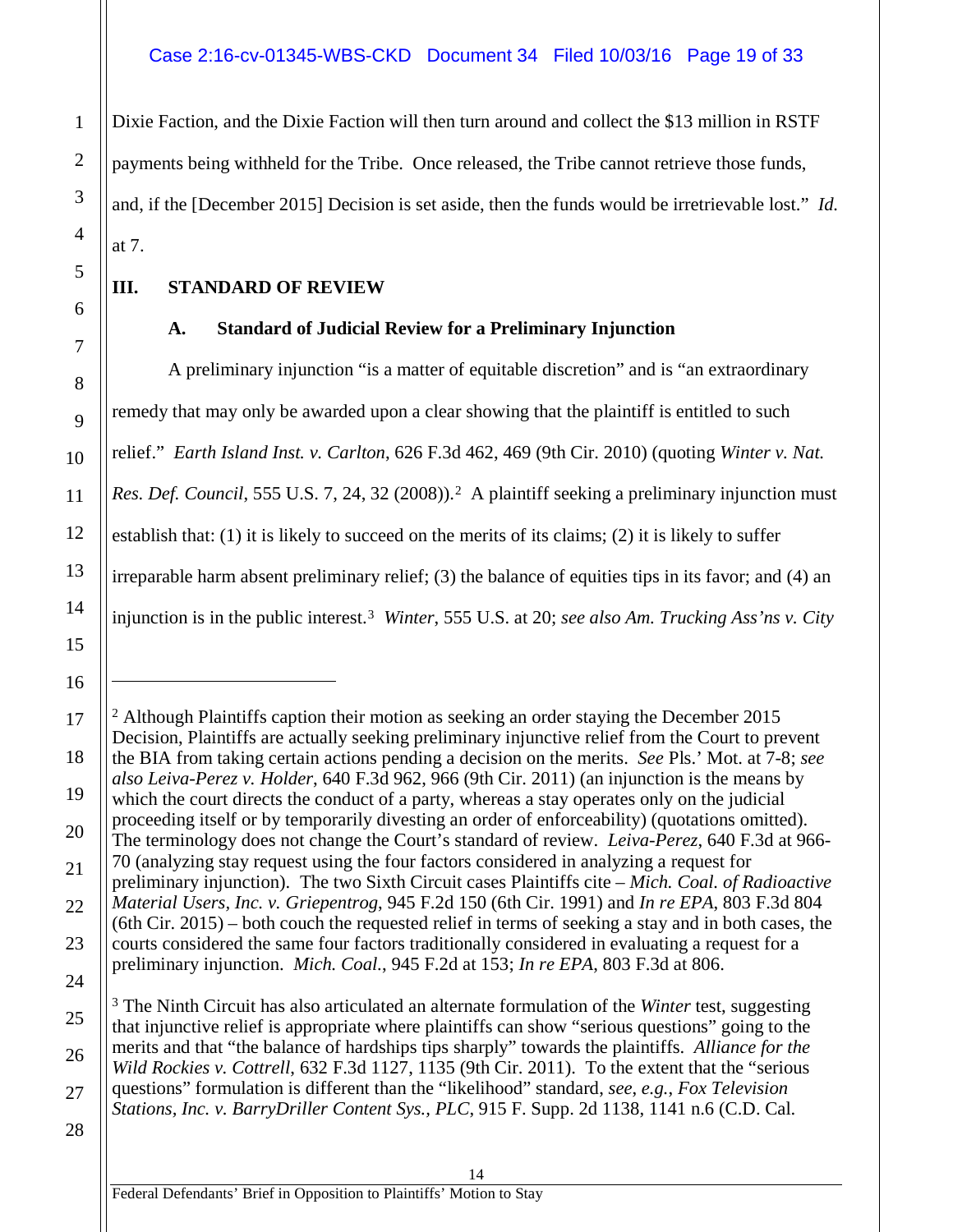#### Case 2:16-cv-01345-WBS-CKD Document 34 Filed 10/03/16 Page 20 of 33

*of Los Angeles*, 559 F.3d 1046, 1052 (9th Cir. 2009). When one party is a United States agency, the public interest "merge[s]" with the United States' interest, and the public interest weighs in favor of the agency's decision. *See Nken v. Holder*, 556 U.S. 418, 435 (2009) ("[The third and fourth factors, harm to the opposing party and the public interest,] merge when the Government is the opposing party."). If the plaintiff cannot demonstrate a likelihood of success on the merits or that the balance of equities weighs in its favor, a preliminary injunction should be denied – even if there is evidence of irreparable harm. *DBOC v. Salazar*, 921 F. Supp. 2d 972, 995 (N.D. Cal. 2013), *aff'd* 747 F.3d 1073, 1092 (9th Cir. 2013).

Moreover, even if success on the merits is likely, or "serious questions" are raised, an injunction "is not a remedy which issues as of course . . . ." *Weinberger v. Romero-Barcelo*, 456 U.S. 305, 311 (1982) (citation omitted); *Amoco Prod. Co. v. Vill. of Gambell*, 480 U.S. 531, 545- 46 (1987). An injunction should issue only where a plaintiff makes a "clear showing" and presents "substantial proof" that an injunction is warranted. *Mazurek v. Armstrong*, 520 U.S. 968, 972 (1997) (per curium) (citation omitted). The plaintiff must do "more than merely allege imminent harm sufficient to establish standing." *Associated Gen. Contractors v. Coal. for Econ. Equity*, 950 F.2d 1401, 1410 (9th Cir. 1991); *Ctr. for Food Safety v. Vilsack*, 636 F.3d 1166, 1171 n.6 (9th Cir. 2011) ("Of course, . . . a plaintiff may establish standing to seek injunctive relief yet fail to show the likelihood of irreparable harm necessary to obtain it.").

#### **B. Scope of Review**

<span id="page-19-0"></span>Plaintiffs challenge the December 2015 Decision under the APA. The Court reviews Plaintiffs' likelihood of success on the merits under the APA's deferential "arbitrary and capricious" standard, 5 U.S.C. §§ 701-706. *Lands Council v. McNair*, 537 F.3d 981, 987 (9th

2012) (declining to apply the "serious questions" standard), Plaintiffs here have not satisfied their burden under either standard.

15

28

 $\overline{a}$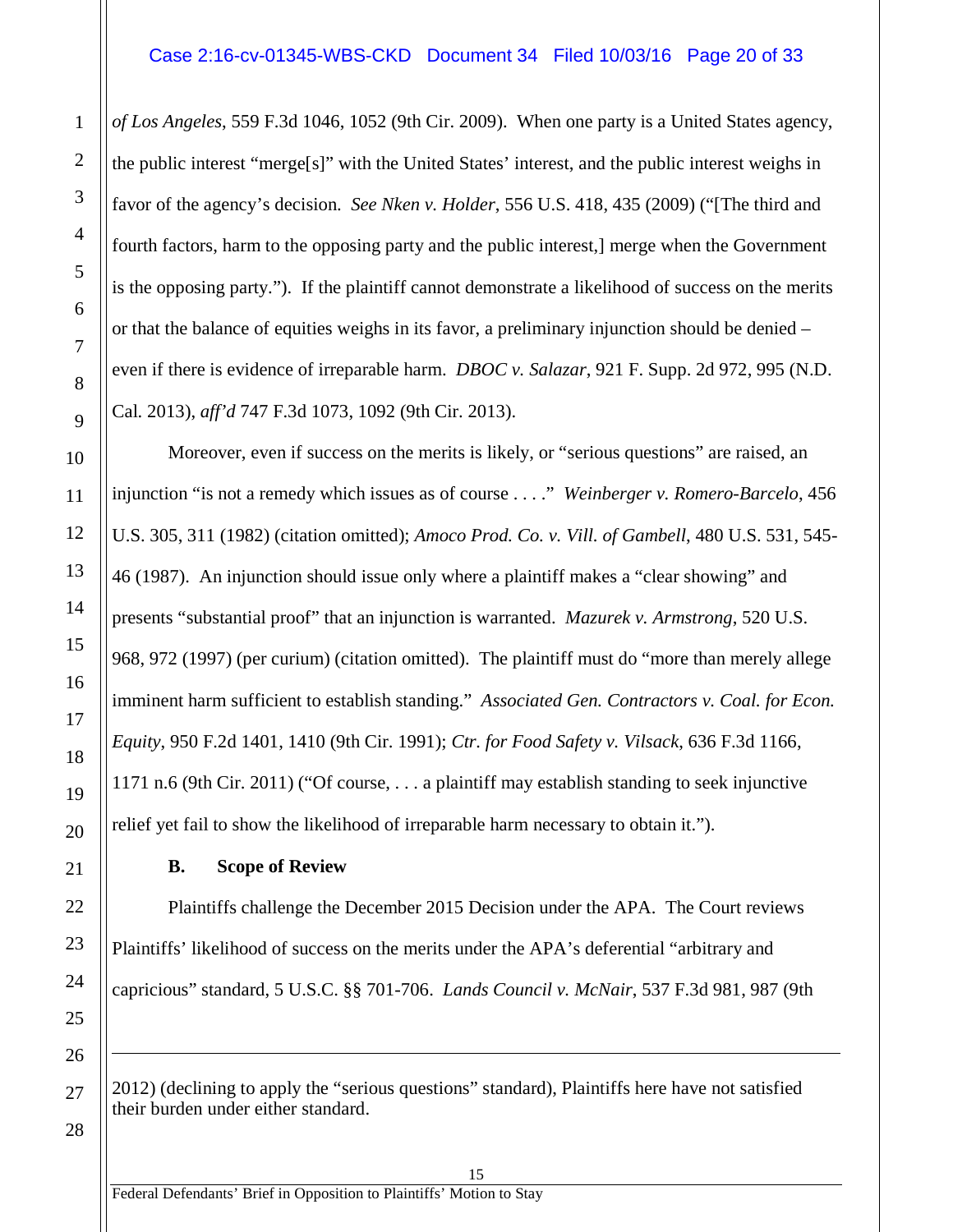#### Case 2:16-cv-01345-WBS-CKD Document 34 Filed 10/03/16 Page 21 of 33

Cir. 2008). Under that standard, an agency action such as the December 2015 Decision will be set aside only if the challenging party demonstrates that the agency's decision was "arbitrary, capricious, and abuse of discretion or otherwise not in accordance with law." 5 U.S.C. § 706(2)(A); *see Citizens to Pres. Overton Park, Inc. v. Volpe*, 401 U.S. 402, 416 (1971), *abrogated on other grounds by Califano v. Sanders*, 430 U.S. 99 (1977). A decision is arbitrary and capricious "only if the agency relied on factors Congress did not intend it to consider, entirely failed to consider an important aspect of the problem, or offered an explanation that runs counter to the evidence before the agency or is so implausible that it could not be ascribed to a difference in view or the product of agency expertise." *McNair*, 537 F.3d at 987 (quotation marks and citation omitted). "This standard or review is highly deferential, presuming the agency action to be valid and affirming the agency action if a reasonable basis exists for its decision." *Independent Acceptance Co. v. California*, 204 F.3d 1247, 1251 (9th Cir. 2000) (internal quotation marks omitted).

#### <span id="page-20-0"></span>**IV. ARGUMENT**

Plaintiffs fail to meet any of the preliminary injunction factors. First, Plaintiffs do not have a likelihood of success on the merits. The Assistant Secretary arrived at the December 2015 Decision after careful consideration of the record and reconsideration of the August 2011 Decision, consistent with the terms of the district court's remand order. Indeed, Plaintiffs' primary allegations – that the Tribe comprises just five people and is organized under the 1998 General Council Resolution – have already been rejected by the D.C. Circuit Court and thus are *res judicata*. Plaintiffs' are not likely to prevail on these already-decided issues. Second, Plaintiffs have not alleged any imminent and irreparable harm. Their motion misreads the RD's June 2016 letter providing Plaintiffs an opportunity to provide comments. The letter contains no language stating that a decision would be made at that time, and indeed, no decision has been

16

1

2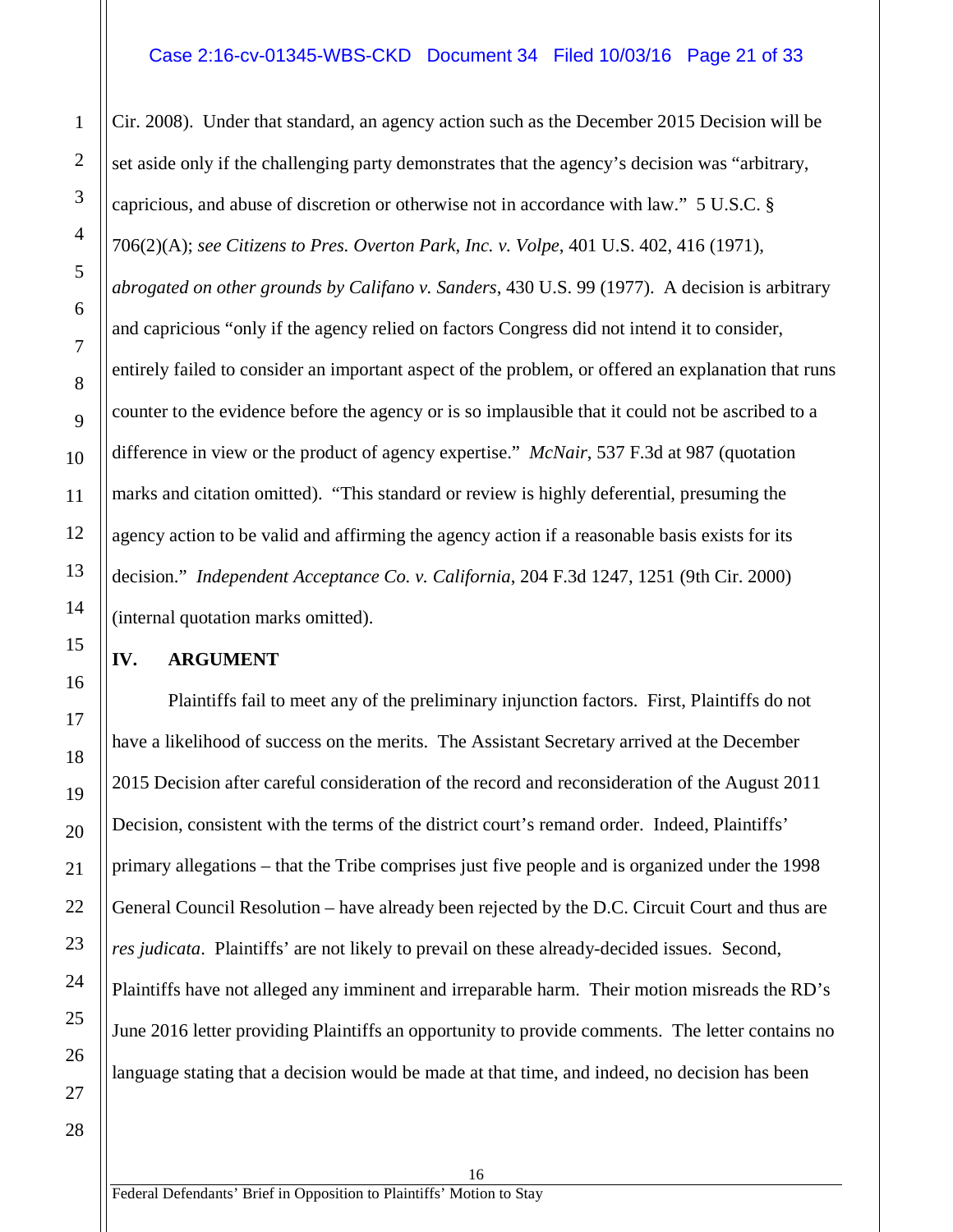made. Finally, Plaintiffs cannot show that the balance of equities and the public interest weigh in their favor. Therefore, their motion should be denied.

#### <span id="page-21-0"></span>**A. Plaintiffs Fail to Show a Likelihood of Success on the Merits**

Plaintiffs assert that they are likely to succeed in their challenge of the December 2015 Decision because: (1) Mr. Dixie's enrollment of Plaintiffs in 1998 was appropriate; (2) Mr. Dixie's enrollment of Plaintiffs did not compromise Mr. Dixie's brother Melvin Dixie's interests; (3) enrolling Plaintiffs did not impair the interests of "unenrolled potential tribal members;" and (4) the 1998 General Council is the Tribe's authorized and legitimate government. Pls.' Mot. at 8-10. Plaintiffs, however, ignore binding decisions issued by federal courts and the administrative record before the Assistant Secretary, which demonstrate that the Assistant Secretary had more than a reasonable basis for his decision.

#### **1. The December 2015 Decision did not Decide Issues Relating to Plaintiffs' Enrollment in the Tribe**

Plaintiffs contend that they possess a likelihood of success on the merits because Dixie properly enrolled Plaintiffs and such enrollment did not compromise Melvin Dixie's interests or impair the interests of Eligible Groups. But these contentions have no relevance to the decision Plaintiffs challenge.<sup>[4](#page-21-2)</sup> Whether Plaintiffs were properly enrolled and whether such enrollment had any impact on the interests of others had no bearing on the decision. The December 2015 Decision limited its conclusions to whether the Tribe was made up of more than five people and whether the United States recognized any leadership for the Tribe. In discussing whether the Tribe was limited to five people, the Assistant Secretary found that binding decisions of federal courts, and the administrative records on which those decisions were based, establish that the

17

1

2

3

4

5

6

7

8

9

10

11

12

<span id="page-21-1"></span>13

14

15

16

17

18

19

20

21

22

23

24

<span id="page-21-2"></span>25

 $\overline{a}$ 

<sup>4</sup> Plaintiffs use the term "unenrolled potential Tribal members" to describe the individuals who may be eligible to take part in the organization of the Tribe. The December 2015 Decision defines these individuals collectively as the "Eligible Groups."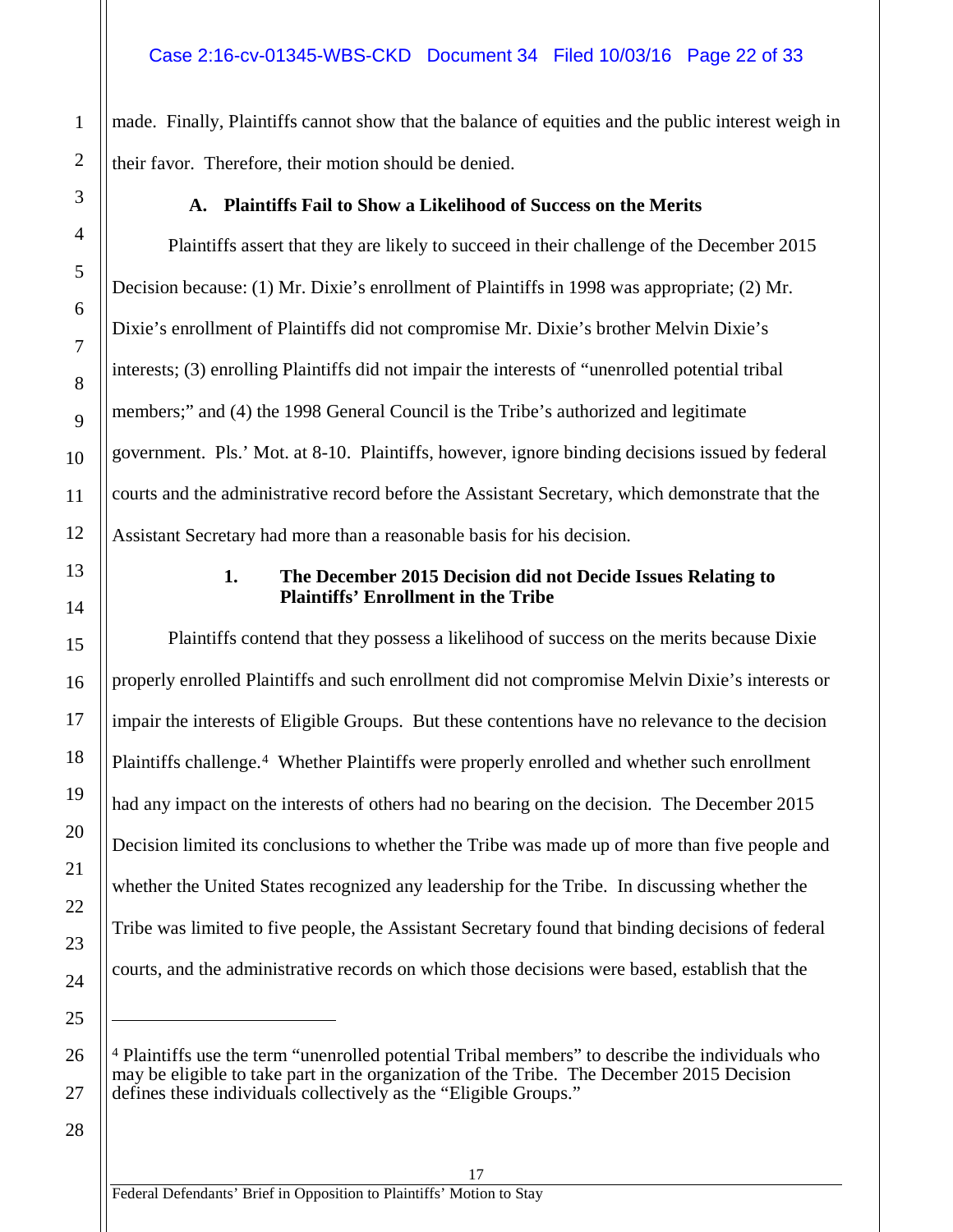#### Case 2:16-cv-01345-WBS-CKD Document 34 Filed 10/03/16 Page 23 of 33

Tribe consists of more than five individuals. ECF No. 11, Ex. 4 at 3-4. The Assistant Secretary noted that the district court in *Miwok III* expressed concern that Plaintiffs' enrollment prejudiced the interests of Melvin Dixie, but stated that: "[t]he BIA's decision to strengthen a dwindling tribe by facilitating the enrollment of a family of relatives was an appropriate step to the benefit of Mr. Dixie and Melvin as well as to the Burley family. The ensuing difficulties were unforeseeable . . . ." *Id.* at 4 n.20. Thus, rather than find that Plaintiffs' enrollment was inappropriate, as Plaintiffs assert in their motion, the Assistant Secretary found that their enrollment was an appropriate step at the time.

Likewise, Plaintiffs' assertion that their enrollment did not impair the interests of Eligible

Groups is plainly repudiated by controlling case law. As the D.C. Circuit Court observed:

This case involves an attempt by a small cluster of people within the [CVMT] to organize a tribal government under the Act. CVM[T]'s chairwoman, Silvia Burley, and a group of her supporters adopted a constitution to govern the tribe without so much as consulting its membership. The Secretary declined to approve the constitution because it was not ratified by anything close to a majority of the tribe . . . . [W]e conclude that the Secretary lawfully refused to approve the proposed constitution . . . .

515 F.3d 1262, 1263. In light of ten-plus years of litigation, the whole focus of which has been the exclusion of all "potential members" from the benefits of tribal membership, Plaintiffs' assertion that their enrollment has not been prejudicial to the interests of other Indians associated with the Sheep Ranch Rancheria is profoundly untrue. The December 2015 Decision precisely follows the decision of the circuit court. Plaintiffs fail to demonstrate any likelihood of success

<span id="page-22-0"></span>on the merits as to this assertion.

#### **2. The Assistant Secretary did not Err in Finding that the 1998 General Council is not the Tribe's Valid Representative**

Plaintiffs also argue that the December 2015 Decision is arbitrary and capricious because it failed to recognize the validity of the 1998 General Council. Plaintiffs argue that because the BIA previously recognized and provided federal funds to the Burley group-led council, it is now

26 27 28

1

2

3

4

5

6

7

8

9

10

11

12

13

14

15

16

17

18

19

20

21

22

23

24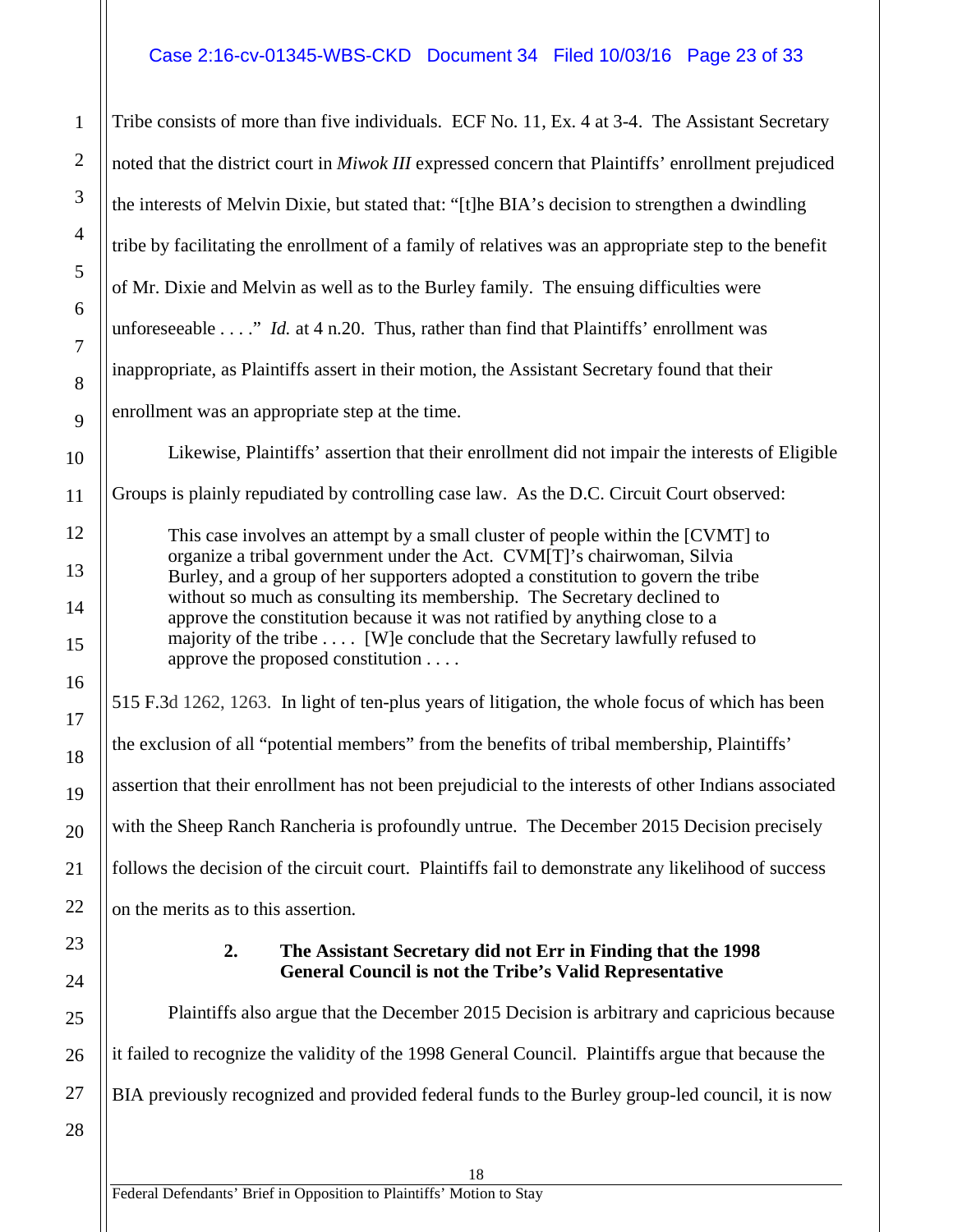#### Case 2:16-cv-01345-WBS-CKD Document 34 Filed 10/03/16 Page 24 of 33

erroneous for the BIA to reconsider its recognition. Plaintiffs' argument, however, misconstrues the Assistant Secretary's findings and mischaracterizes the BIA's previous actions.

The BIA drafted the 1998 Resolution to assist in the Tribe's initial organization. *Miwok III*, 5 F. Supp. 3d at 91. The 1998 Resolution provided that the membership of the Tribe at the time consisted of *at least* the Burley group and Yakima Dixie, and that the membership could change in the future consistent with the Tribe's ratified constitution and any duly enacted membership statutes. *Id.* (citations omitted). The 1998 Resolution further provided that the Burley group and Yakima Dixie, as a majority of the Tribe's adult members, established a General Council to serve as the Tribe's governing body. *Id.* As discussed, the December 2015 Decision noted that the 1998 Resolution "seemed a reasonable, practical mechanism for establishing a tribal body to *manage the process* of organizing the Tribe," but that the actual reorganization could be accomplished only by a process open to the whole tribal community. ECF No. 11, Ex. 4 at 5 (emphasis added). Because the 1998 Resolution was approved by only Dixie and Burley, it could not serve as the actual reorganization of the whole tribal community, which includes the Eligible Groups. *Id.*

It is not true that the BIA has recognized Plaintiffs as the Tribe's authorized government since 1999. Pls.' Mot. at 10. While correspondence from the BIA acknowledged the authority of the General Council until at least November 24, 2003, the Superintendent's letter of March 26, 2004, explained that the BIA recognized Ms. Burley as "a person of authority within the California Valley Miwok Tribe," for the purposes of providing the Tribe with federal funds under the Indian Self-Determination Act. As explained in the Rogers-Davis declaration of June 13, 2005, in 2004 the BIA "determined that it was inappropriate to continue to acknowledge Burley as a tribal chairperson who leads an organized tribe or to acknowledge a governing council for the Tribe."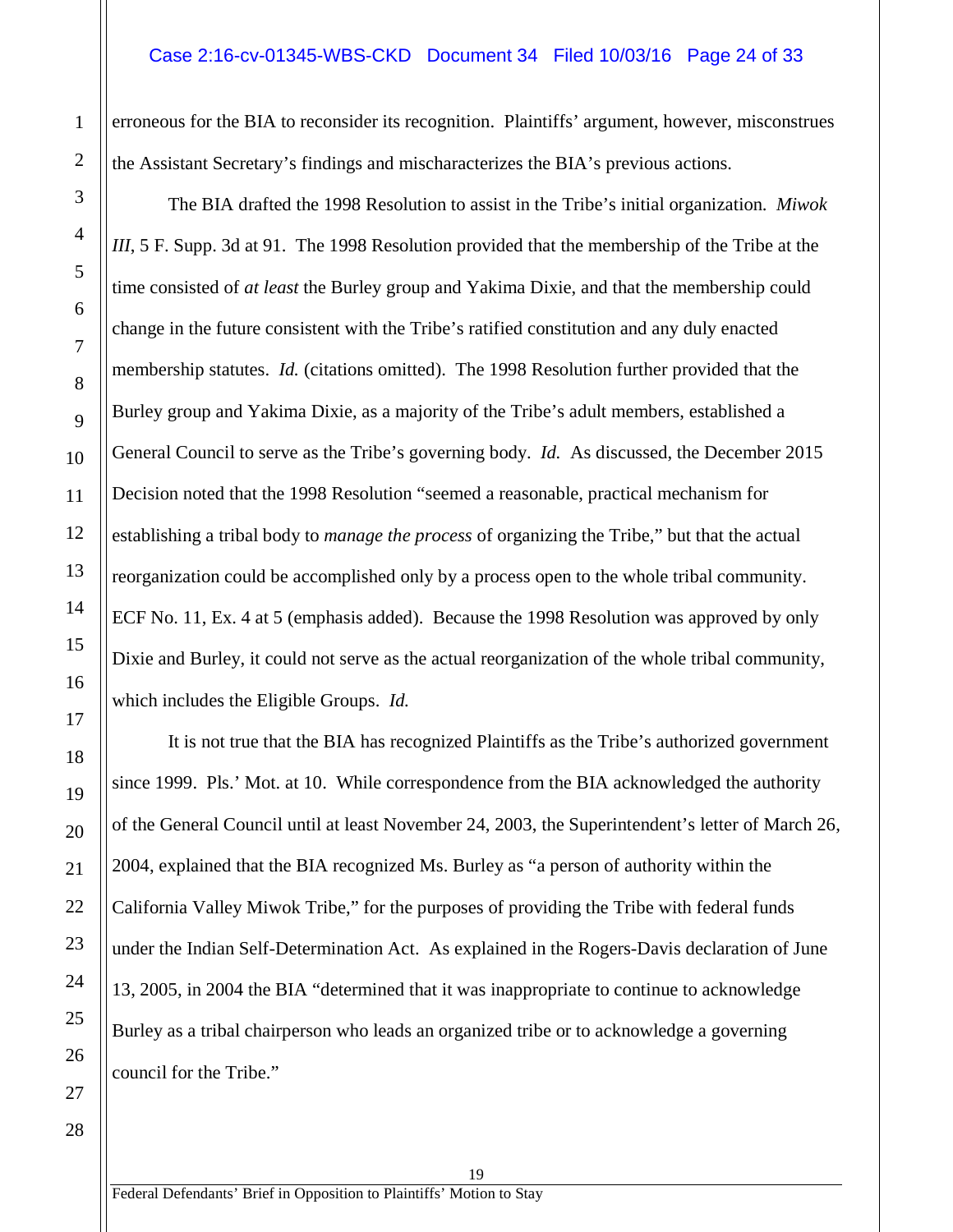#### Case 2:16-cv-01345-WBS-CKD Document 34 Filed 10/03/16 Page 25 of 33

The BIA considered the 1998 General Council a mechanism to assist with the Tribe's organization, not the final statement of tribal membership or leadership. In 2004, the BIA rejected the governing documents submitted by Plaintiffs for failure to involve the greater tribal community, a decision affirmed by federal courts. *Miwok II*, 515 F.3d at 1265-66. In 2005, the BIA rescinded its interim recognition of Plaintiffs and the 1998 General Council. *Miwok III*, 5 F. Supp. 3d at 93-94.

The Assistant Secretary provided a reasonable basis for his decision and detailed his explanations that comported with binding decisions of the district court and the circuit court in the *Miwok* decisions. Plaintiffs fail to demonstrate a likelihood of success on the merits and their request should be denied.

#### <span id="page-24-0"></span>**B. Plaintiffs Fail to Demonstrate Irreparable Harm**

#### **1. Plaintiffs Fail to Show that they are Irreparably Harmed by the December 2015 Decision or by the RD's June letter**

<span id="page-24-1"></span>Plaintiffs cannot show that they will suffer irreparable harm if the December 2015 Decision is not stayed. A specific finding of irreparable harm to the movant is one of the most important elements for the Court to consider in deciding whether preliminary injunctive relief is warranted. *See Monsanto Co. v. Geerston Seed Farms*, 561 U.S. 139, 162 (2010) (an injunction should only issue if it is "needed to guard against any present or imminent risk of likely irreparable harm."). To warrant injunctive relief, it is not enough that the claimed harm be irreparable; it must be imminent as well. *Caribbean Marine Servs. Co., Inc. v. Baldrige*, 844 F.2d 668, 674 (9th Cir. 1988); *Los Angeles Mem'l Coliseum v. Nat'l Football League*, 634 F.2d 1197, 1201 (9th Cir. 1980); s*ee also Amylin Pharmaceuticals, Inc. v. Eli Lilly and Co.*, 456 Fed. Appx. 676, 679 (9th Cir. 2011) (Unpub. Disp.) ("[E]stablishing a threat of irreparable harm in the indefinite future is not enough."). Nor does speculative injury constitute irreparable harm sufficient to warrant granting a preliminary injunction. *Caribbean Marine Servs.*, 844 F.2d at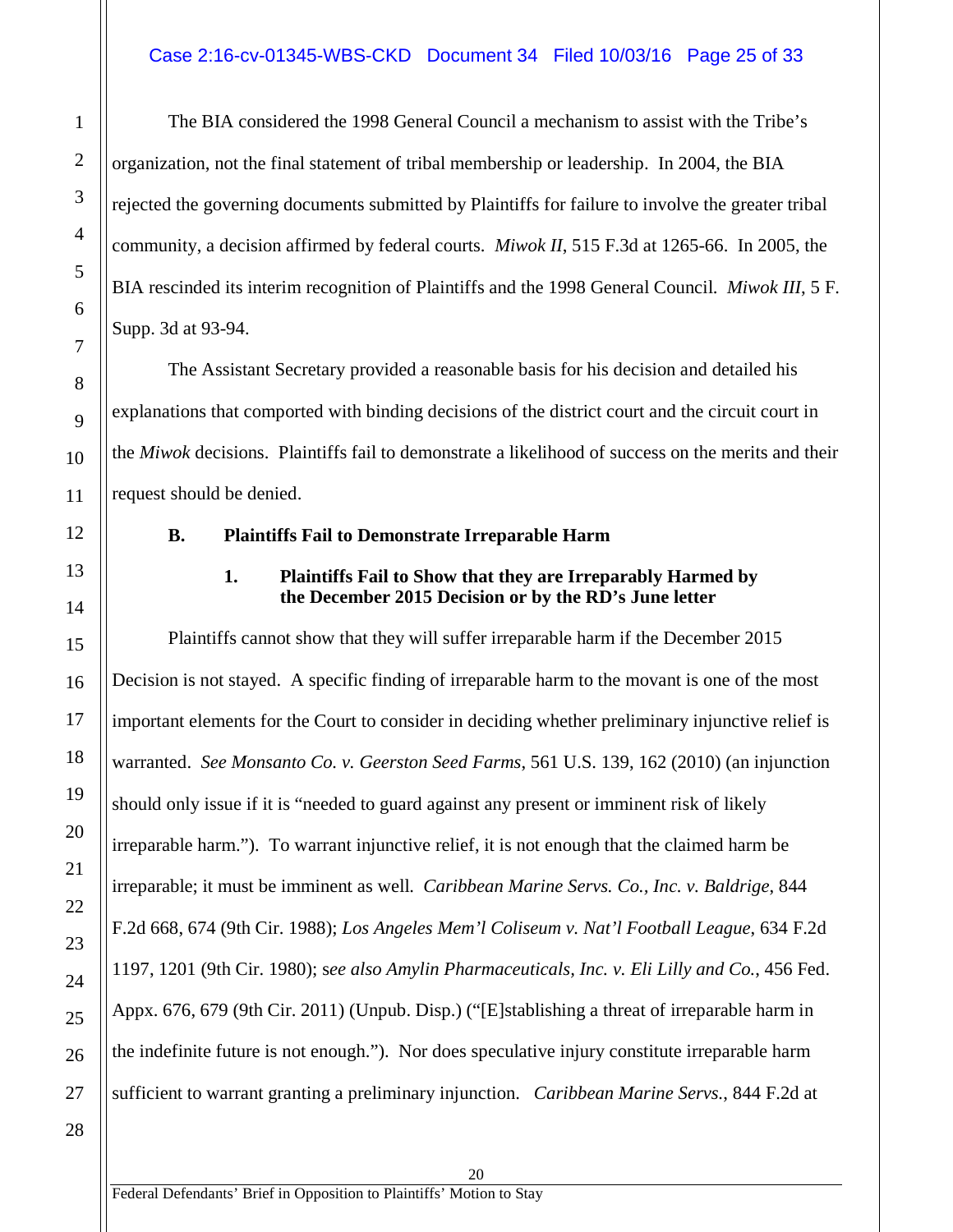674 (citing *Goldie's Bookstore, Inc. v. Superior Court*, 739 F.2d 466, 472 (9th Cir. 1984)). Here, Plaintiffs cannot demonstrate that irreparable injury is likely or imminent.

Plaintiffs' alleged irreparable harm is premised on a future series of events that may or may not transpire. Plaintiffs allege that they will suffer harm because "[t]he BIA is poised to give the Tribe over to the Dixie Faction in the immediate future, based upon the [December 2015] Decision. Once that occurs, the Dixie Faction will request and obtain \$13 million in RSTF payments belonging to the Tribe." Pls.' Mot. at 10. Plaintiffs' speculation about possible future events appears to originate from that portion of the December 2015 Decision authorizing the RD to accept additional submissions from Dixie for the purpose of establishing whether the 2013 Constitution was validly ratified. As discussed, Dixie submitted his documentation concerning the 2013 Constitution, which the RD and her office reviewed. Dutschke Aff., ¶ 7. The RD then invited Plaintiffs to comment on Dixie's submissions. *Id.* ¶ 8; ECF No. 11, Ex. 1. That invitation to comment serves as the basis of Plaintiffs' request for emergency relief. But Plaintiffs' premise their motion on a misreading of the letter. It did not – as they assert – "notify[] Plaintiffs that [BIA] intends to act on the submission by July 12, 2016." Pls.' Mot. at 5. Rather, the letter merely invited Plaintiffs to provide their comments. Dutschke Aff., 19; ECF No.11, Ex. 1 ("**By close of business on July 12, 2016,** please provide your comments and any documents that support your position.") (emphasis in original). This letter does not provide any support for Plaintiffs' assertions that the BIA is "poised to give the Tribe over to the Dixie Faction," Pls.' Mot. at 10, and Plaintiffs' misunderstanding cannot serve as the basis for emergency injunctive relief.

Even if the RD finds that the 2013 Constitution was validly ratified, it does not immediately follow that the Dixie group will obtain the RSTF funds. Should the RD determine that the 2013 Constitution was validly ratified, that decision does not become effective

21

1

2

3

4

5

6

7

8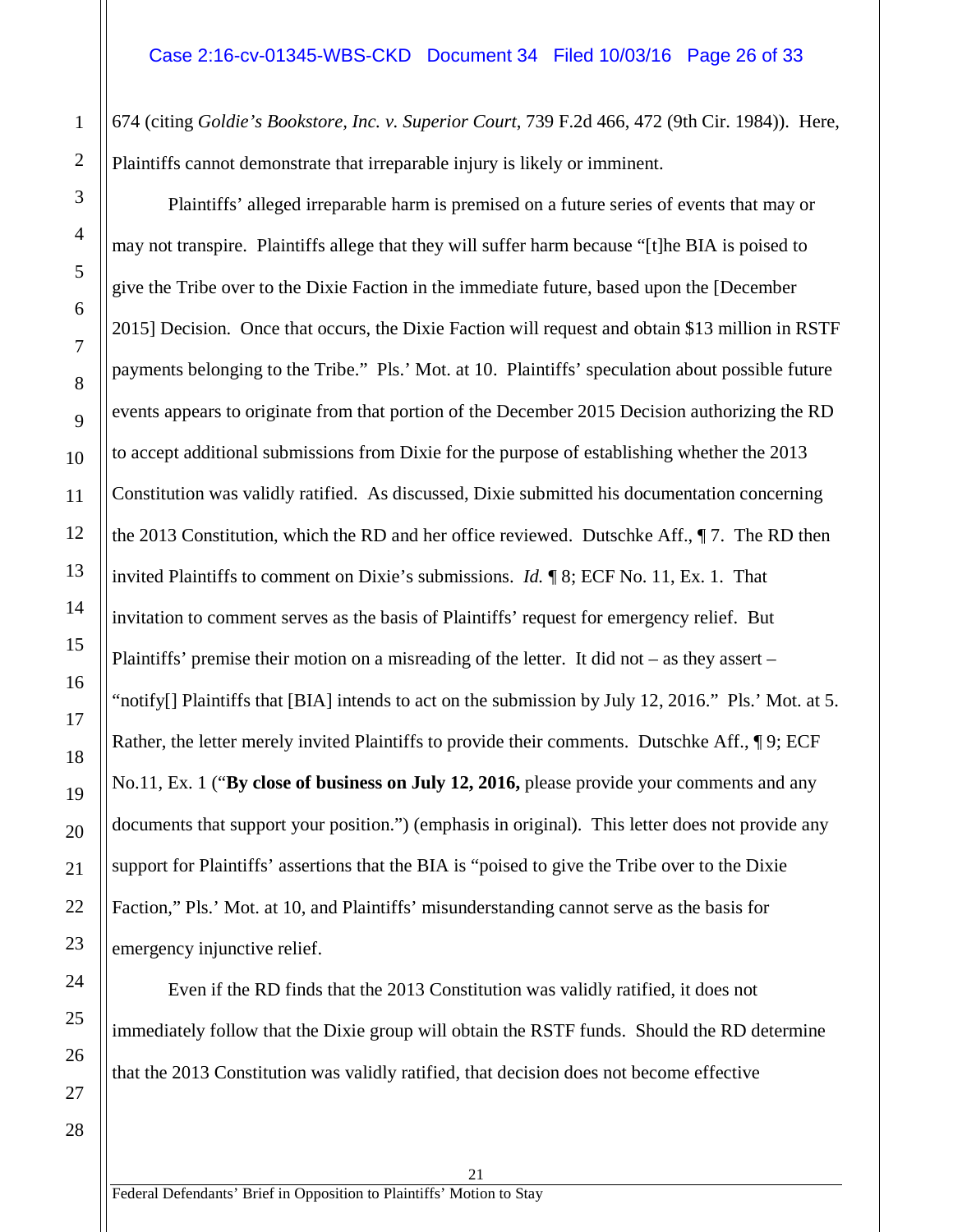#### Case 2:16-cv-01345-WBS-CKD Document 34 Filed 10/03/16 Page 27 of 33

immediately. Plaintiffs will have the opportunity – and, indeed are required by regulation and thus the APA itself – to challenge the decision administratively and exhaust their administrative remedies prior to seeking judicial review. The Secretary of the Interior has delegated some of her responsibilities under the IRA to BIA Regional Directors. *See* 25 U.S.C. § 1a (authorizing delegations of authority). Decisions made by BIA Regional Directors are subject to administrative appeal. *See id.*; 25 C.F.R. §§ 2.1-2.21 (setting forth appeal procedures); 43 C.F.R. §§ 4.200-4.340 (additional procedures made relevant under 25 C.F.R. § 2.4(e)). The regulations governing the BIA require exhaustion of administrative appeals within the BIA before a decision can be considered "final" for purposes of judicial review. *See* 25 C.F.R. §§ 2.4(e), 2.8; *see also White Mountain Apache Tribe v. Hodel*, 840 F.2d 675, 677 (9th Cir. 1988). Any administrative appeal automatically stays the RD's decision. *See* 25 C.F.R. § 2.6(b). Courts have recognized that "[a]gency review . . . prior to judicial consideration is desirable even where pure questions of law are concerned, in order to provide the court with the benefit of the agency's considered interpretation of its enabling authority" and to "preserve[] the opportunity for the agency to correct an ill-conceived regulation and moot the issue without judicial interference." *St. Regis Paper Co. v. Marshall*, 591 F.2d 612, 614 (10th Cir. 1979) (citations omitted). The RD's future decision regarding the validity of the 2013 Constitution, and any associated future action based upon it, is not imminent and irreparable. Plaintiffs thus fail to establish the *likelihood* of irreparable harm. *See Monsanto*, 561 U.S. at 162 ("injunction is not now needed to guard against any present or imminent risk of likely irreparable harm").<sup>5</sup> Plaintiffs' motion, therefore, should be denied.

<span id="page-26-0"></span> $<sup>5</sup>$  The Court should disregard Plaintiffs' suggestion that it stay the December 2015 Decision in</sup> the same manner that the 2011 Decision was stayed. Pls.' Mot. at 6. As discussed above, the district court did not stay the decision. The Assistant Secretary stayed the 2011 Decision because the decision it reconsidered was already being challenged in court. There was no federal

22

 $\overline{a}$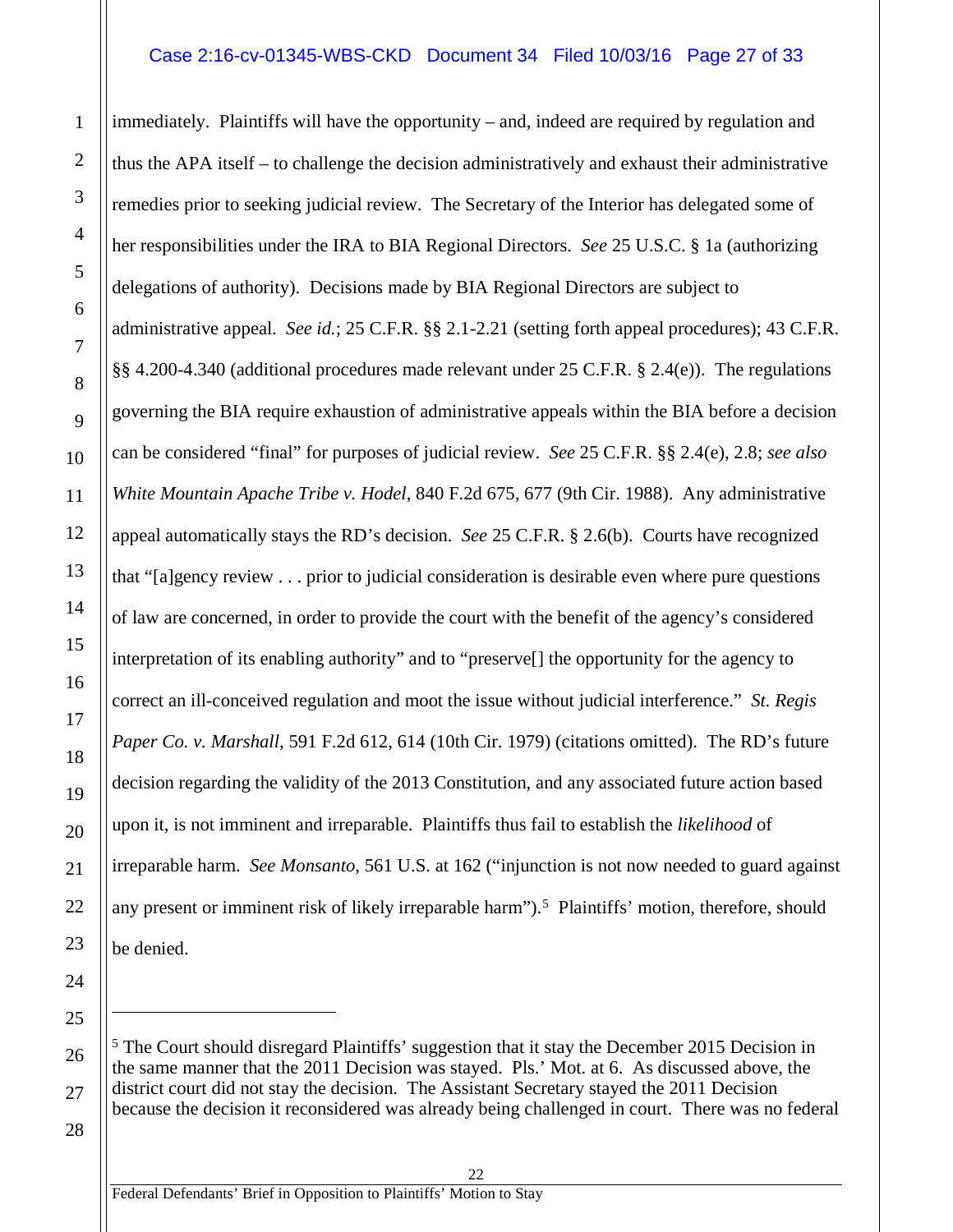15

16

17

18

19

20

21

22

23

24

25

26

 $\overline{a}$ 

#### **2. Plaintiffs' Own Delay Counsels Strongly Against Granting Their Motion**

<span id="page-27-0"></span>The alleged urgency of Plaintiffs' motion is entirely of their own making. On December 30, 2015, the Assistant Secretary issued his decision. That decision specifically authorized the Pacific Regional Director to "receive additional submissions from Mr. Dixie for the purpose of establishing whether the 2013 Constitution was validly ratified." ECF No. 11, Ex. 4 at 6. In furtherance of that authorization, the RD's office met with both the Burley group and the Dixie groups to discuss the ongoing dispute. Dutschke Aff., ¶ 6. In June, the RD notified Silvia Burley, through Burley's attorney, that she had received submissions from Dixie, provided the submissions to the Burley group, and provided an opportunity to comment. Thus, Plaintiffs have been aware of the December 2015 Decision since the time of the decision, and Plaintiffs have also been aware of the actions taken by the Regional Director pursuant to that decision.

Plaintiffs, aware of the December 2015 Decision and having met with the Regional Director, could have brought suit to challenge the decision's lawfulness of the Decision earlier, but declined to do so. Instead, Plaintiffs waited six months to file a complaint and request emergency injunctive relief, and only did so then because they misread the Regional Director's letter. There is simply no emergency and Plaintiffs' use of this strategy militates against granting their motion. *Lydo Enters. v. City of Las Vegas*, 745 F.2d 1211, 1213 (9th Cir. 1984) ("A preliminary injunction is sought upon the theory that there is an urgent need for speedy action to protect the plaintiff's rights. By sleeping on its own rights a plaintiff demonstrates the lack of need for speedy action." (citations omitted)); *Oakland Tribune, Inc. v. Chronicle Publ'g Co.*, 762 F.2d 1374, 1377 (9th Cir. 1985) ("Plaintiff's long delay before seeking a preliminary injunction implies a lack of urgency and irreparable harm."); *Quince Orchard Valley Citizens Ass'n v.* 

litigation pending when the Assistant Secretary issued the December 2015 Decision.

23

28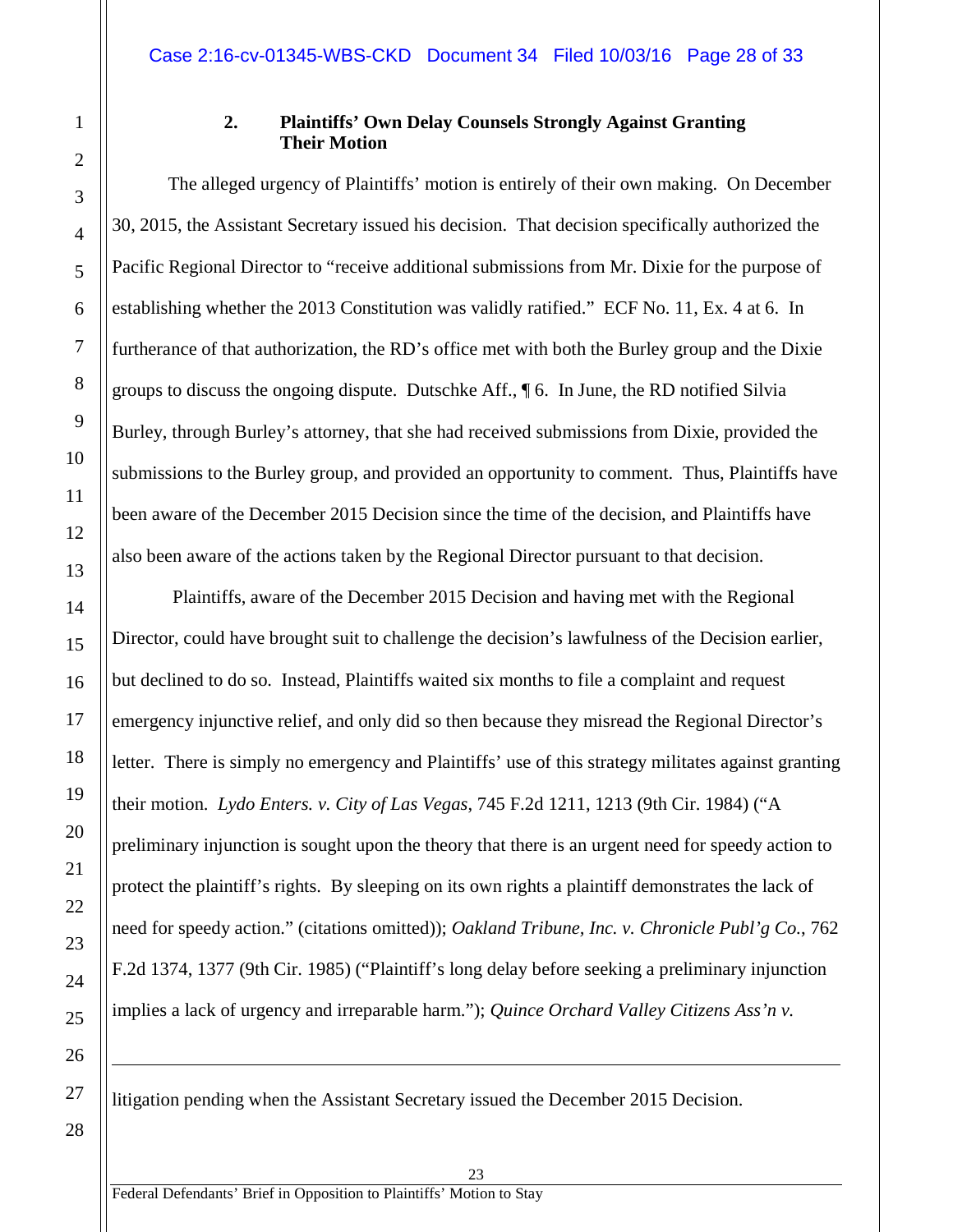*Hodel*, 872 F.2d 75, 79 (4th Cir. 1989) ("Whatever irreparable harm Plaintiffs face . . . is very much the result of their own procrastination." (citation omitted)); *Kan. Health Care Ass'n v. Kan. Dep't of Social & Rehab. Servs.*, 31 F.3d 1536, 1543-44 (10th Cir. 1994) ("As a general proposition, delay in seeking preliminary relief cuts against finding irreparable injury." (citation omitted)); *Citibank, N.A. v. Citytrust*, 756 F.2d 273, 276 (2d Cir. 1985) (delay in seeking an injunction suggests "an absence of the kind of irreparable harm required to support a preliminary injunction.").

The fact that Plaintiffs waited over six months to file their complaint and did not file their motion for hearing until September 6 demonstrates the lack of urgency and immediate harm. *See Fund for Animals v. Frizzell*, 530 F.2d 982, 987 (D.C. Cir. 1975) (where a plaintiff waited 44 days to file a complaint and motion for a temporary restraining order, the court found such action to be "inexcusable."). Accordingly, Plaintiffs' motion should be denied.

#### <span id="page-28-0"></span>**C. Plaintiffs Cannot Show that the Balance of the Equities and the Public Interest Weigh in Their Favor**

The "balance of equities" refers to the relative burdens or hardships to parties, while the public interest inquiry primarily addresses impact on non-parties rather than parties. *Winter*, 555 U.S. at 26; *Bernhardt v. L.A. Cnty*, 339 F.3d 920, 931 (9th Cir. 2003). As an initial matter, because Plaintiffs cannot show both a likelihood of success on the merits and irreparable harm, the Court should not find that the balance of equities weighs in favor of granting injunctive relief. *See Earth Island Inst. v. Carlton*, No. CIV-S-09-2020 FCD, 2009 WL 9084754, at \*28 (E.D. Cal. Aug. 20, 2009) *aff'd*, 626 F.3d 462 (9th Cir. 2010) ("While the court must seriously consider the potential harm to the environment caused by the Project, where plaintiff has not made the requisite showing on the merits which, in turn, undermines the likelihood of irreparable injury, the balance of equities cannot be found in plaintiff's favor."). However, even considered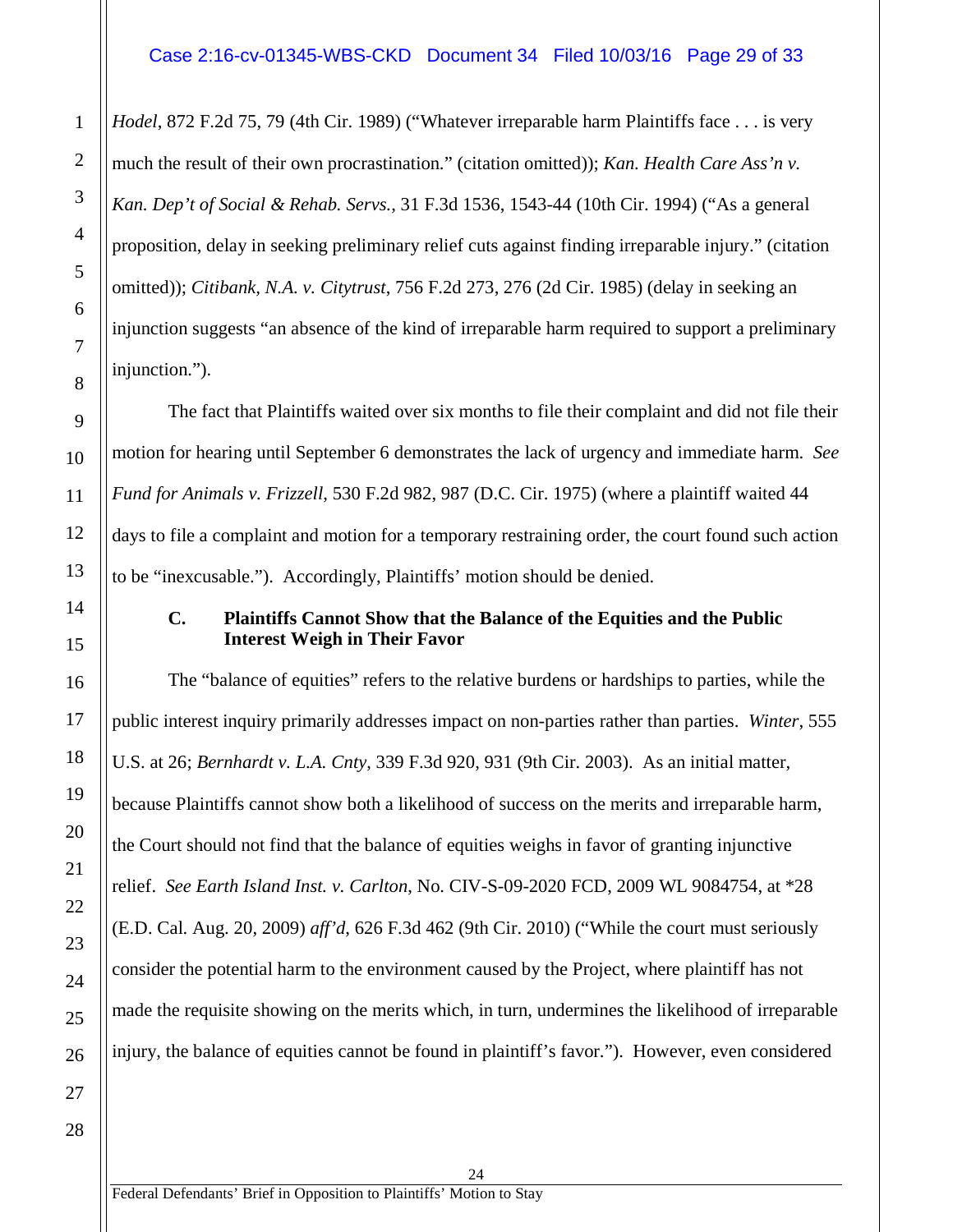separately, the balance of equities and the public interest weigh in favor of denying injunctive relief.

In considering the extraordinary remedy of an injunction, "courts must balance the competing claims of injury and must consider the effects on each party of the granting or withholding of the requested relief. In exercising their sound discretion, courts of equity should pay particular regard for the public consequences . . . ." *Winter*, 555 U.S. at 24 (internal quotations and citations omitted). With respect to the government, assessing the balance of equities and the public interest merge. *See Nken,* 556 U.S. at 435. Here, the balance of equities and the public interest favor denial of Plaintiffs' requested injunction.

Plaintiffs make no effort to demonstrate that the balance of equities weighs in their favor. Plaintiffs assert that "[i]t is in the public interest to grant a stay," and offer a single conclusory and unsupported sentence in support of that assertion: "The 'public interest' factor is not directly implicated, given the fact that the issues to be decided affect an Indian Tribe and its members." Pls.' Mot at 11. Contrary to Plaintiffs' naked assertion, the agency action at issue serves the long-recognized policy of "furthering Indian self-government." *Morton v. Mancari*, 417 U.S. 535, 551 (1974). In analyzing whether injunctive relief would advance the public interest, courts properly consider whether an injunction would further this policy. *See Prairie Band of Potawatomi Indians v. Pierce*, 253 F.3d 1234, 1253 (10th Cir. 2001) (finding that "tribal selfgovernment may be a matter of public interest"); *Bowen v. Doyle*, 880 F. Supp. 99, 137 (W.D.N.Y. 1995) (finding "the public's interest and the interests of [an Indian tribe] coincide" insofar as "there is a strong federal policy favoring tribal self-government [and] tribal selfsufficiency"). The issuance of an injunction preventing the BIA from assisting the CVMT in reorganizing would undermine and undercut the public policies favoring the promotion of tribal self-governance and self-determination, particularly given the uncertain length of the litigation.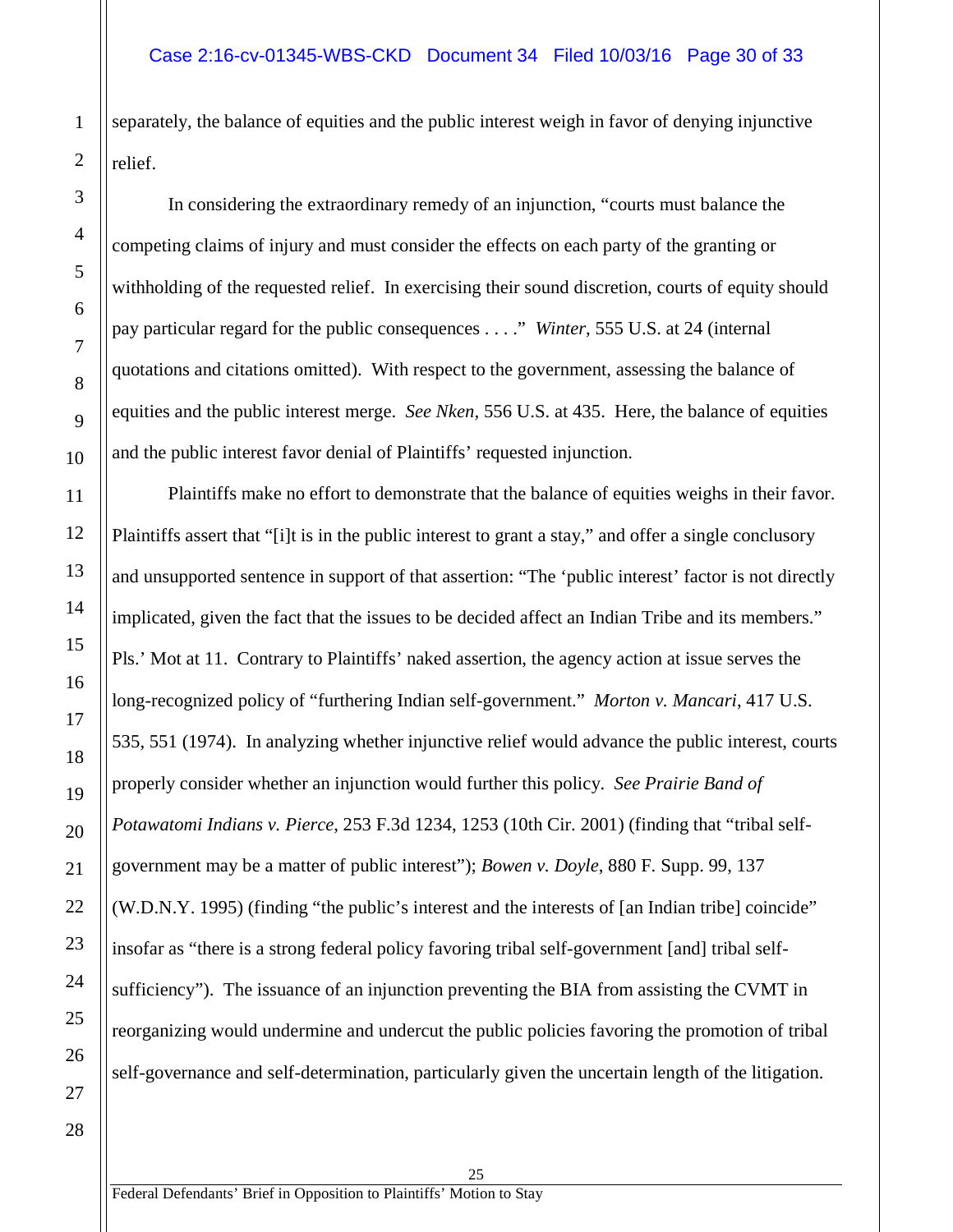#### Case 2:16-cv-01345-WBS-CKD Document 34 Filed 10/03/16 Page 31 of 33

The harm to Federal Defendants, the CVMT, and other parties with an interest in the Tribe's reorganization if an injunction is issued is concrete and clear; whereas there is no harm to Plaintiffs if a preliminary injunction is not issued, particularly in light of the absence of immediate and irreparable harm. The Court should deny Plaintiffs' requested emergency relief.

#### <span id="page-30-0"></span>**V. CONCLUSION**

Plaintiffs fail to show that they will succeed on the merits, that they face immediate and irreparable harm, or that the balance of equities and the public interest weigh in their favor necessitating emergency injunctive relief. Plaintiffs' request stems from an invitation for their opinion on the validity of the 2013 Constitution, not a declaration of immediate action. Even if the Regional Director should find the constitution validly ratified, Plaintiffs still cannot show any resulting immediate or irreparable harm, since such a decision would be subject to administrative appeal. The public interest and equity all favor the long-recognized policy of furthering Indian self-government. Plaintiffs' request should therefore be denied.

Respectfully submitted October 3, 2016

JOHN C. CRUDEN Assistant Attorney General

*/s/ Jody H. Schwarz* JODY H. SCHWARZ Natural Resources Section Environment and Natural Resources Division United States Department of Justice P.O. Box 7611 Washington, D.C. 20044-7611 Ph: (202) 305-0245 Fx: (202) 305-0506 jody.schwarz@usdoj.gov

*Attorneys for Federal Defendants*

Of Counsel:

James Porter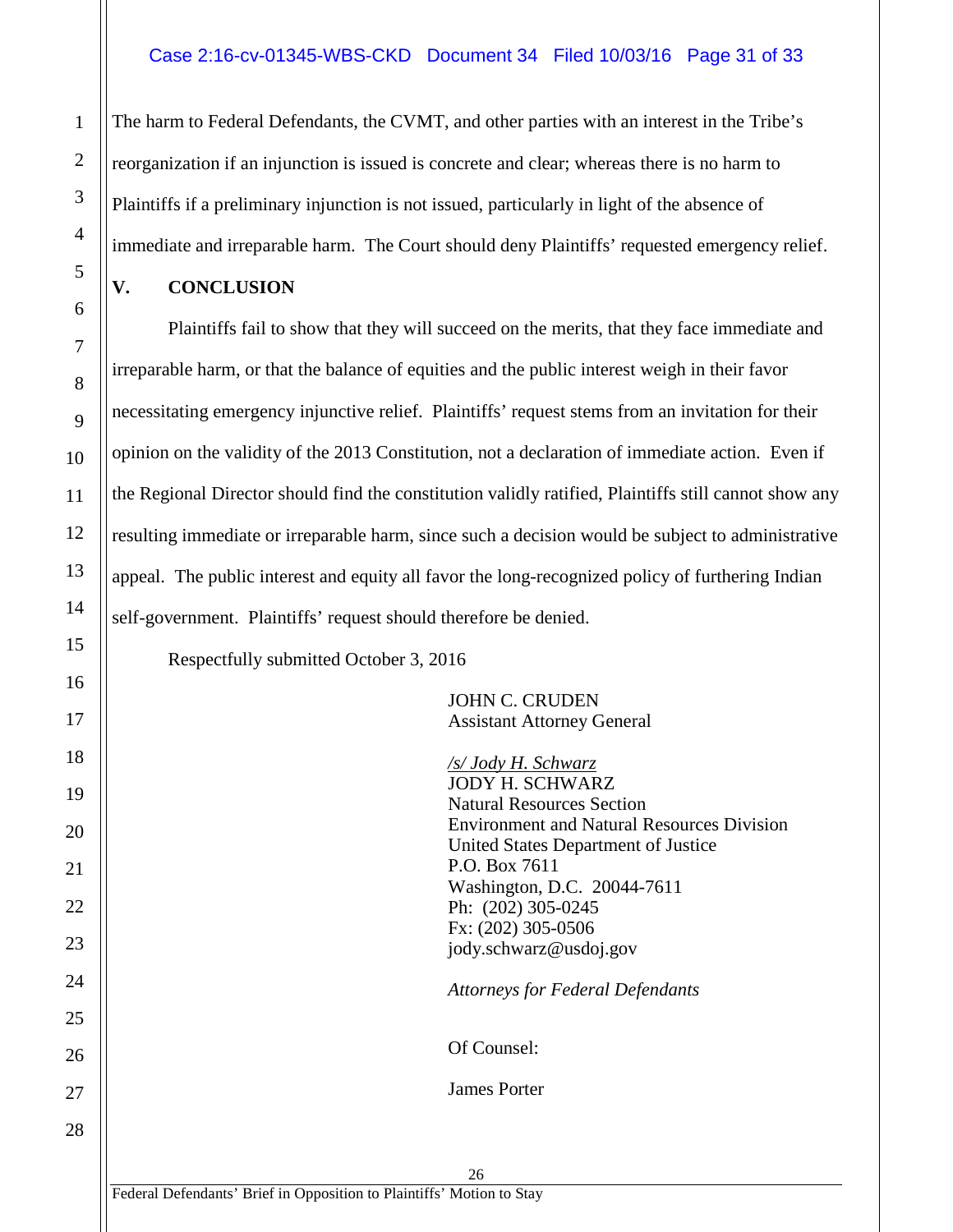| Case 2:16-cv-01345-WBS-CKD Document 34 Filed 10/03/16 Page 32 of 33 |  |  |
|---------------------------------------------------------------------|--|--|
|                                                                     |  |  |

Office of the Solicitor United States Department of the Interior Washington, DC 20240